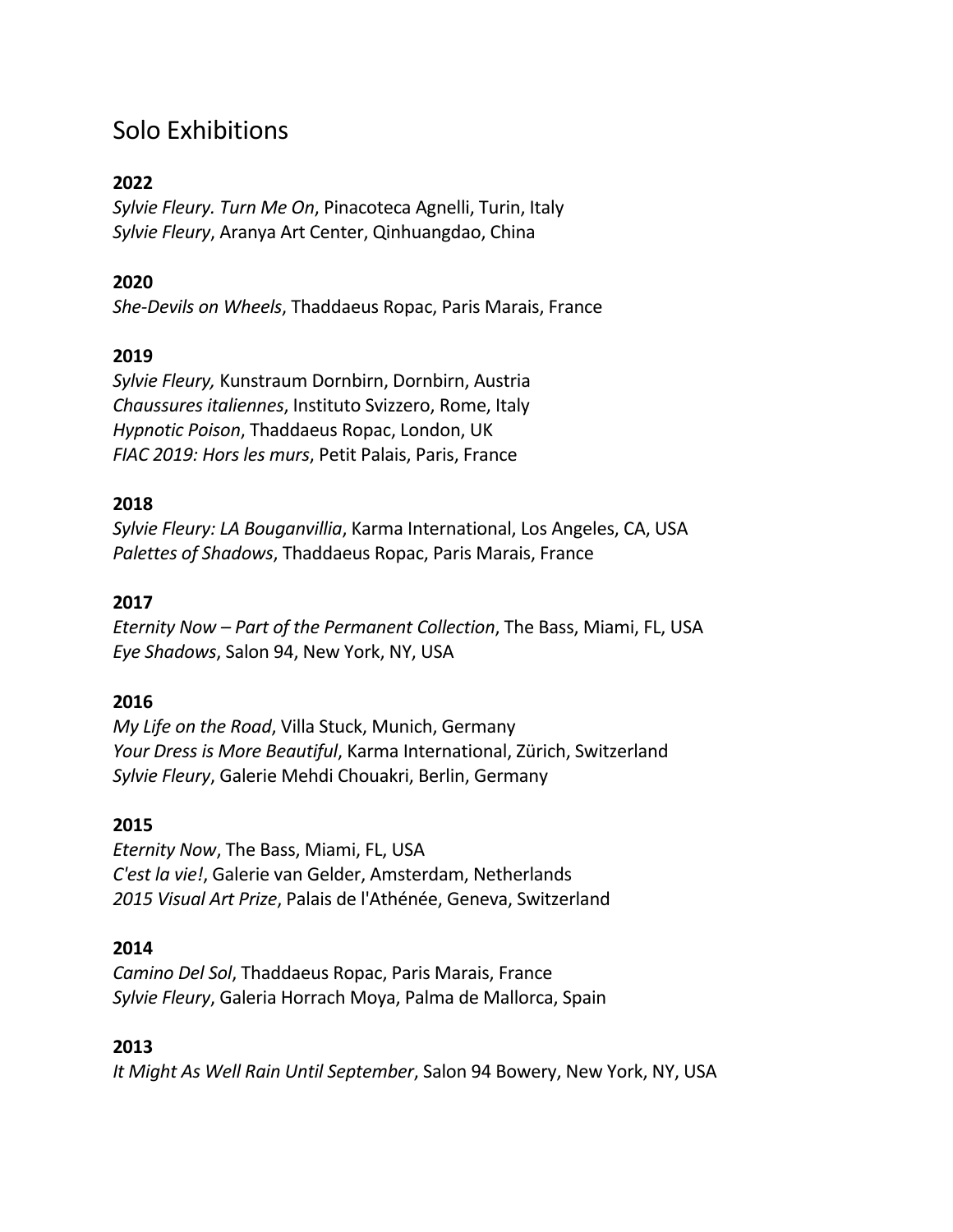*Do not Think of the Color Blue for Thirty Seconds*, Galerie Mehdi Chouakri, Berlin, Germany Patricia Low Contemporary, Gstaad, Switzerland

### **2011**

*Sylvie Fleury*, Centre de Arte Contemporáneo de Málaga, Málaga, Spain

### **2010**

Patricia Low Galerie, Geneva, Switzerland *Sylvie Fleury / Bronze Sculptures*, Thaddaeus Ropac, Salzburg, Austria *Written on the Wall II: Astarté's Cave*, Kubus des Lenbachhauses, Munich, Germany *Sylvie Fleury*, Galerie Almine Rech, Brussels, Belgium

### **2009**

*Description and image, Sylvie Fleury Inventar # 6*, Mehdi Chouakri, Berlin, Germany

### **2008**

*Sylvie Fleury Paillettes et Dépendances ou la fascination du néant*, MAMCO Genève | Musée d'Art moderne et contemporain Genève, Geneva, Switzerland *Sylvie Fleury*, Thaddeus Ropac, Paris Marais, France

### **2007**

*Guardian*, Montblanc Academy/Gallery, Hamburg, Germany *Yes to All*, FMAC | Municipal Fund for Contemporary Art, Geneva, Switzerland *Hypnotic Poison*, Schinkel Pavillon, Berlin, Germany *High Heels on the Moon*, Hors Concours, Mehdi Chouakri, Berlin, Germany

### **2006**

ETH Zürich, Zürich, Switzerland Thaddeus Ropac, Paris Marais, France *Video des Monats*, Ursula Blickle Videolounge, Kunsthalle Wien, Vienna, Austria Patrick Painter Inc., Santa Monica, CA, USA Thaddeus Ropac, Salzburg, Austria *Sylvie Fleury - Shilpa Gupta*, DaimlerChrysler Contemporary, Berlin, Germany *Ich möchte alles haben, was gut, ächt und schön ist!*, Mozarteum Salzburg, Austria Schwartzstraße/Mozart Wohnhaus, Salzburg, Austria

### **2005**

*Yes to All*, Thaddaeus Ropac, Paris Marais, France *Sylvie Fleury*, Mehdi Chouakri, Berlin, Germany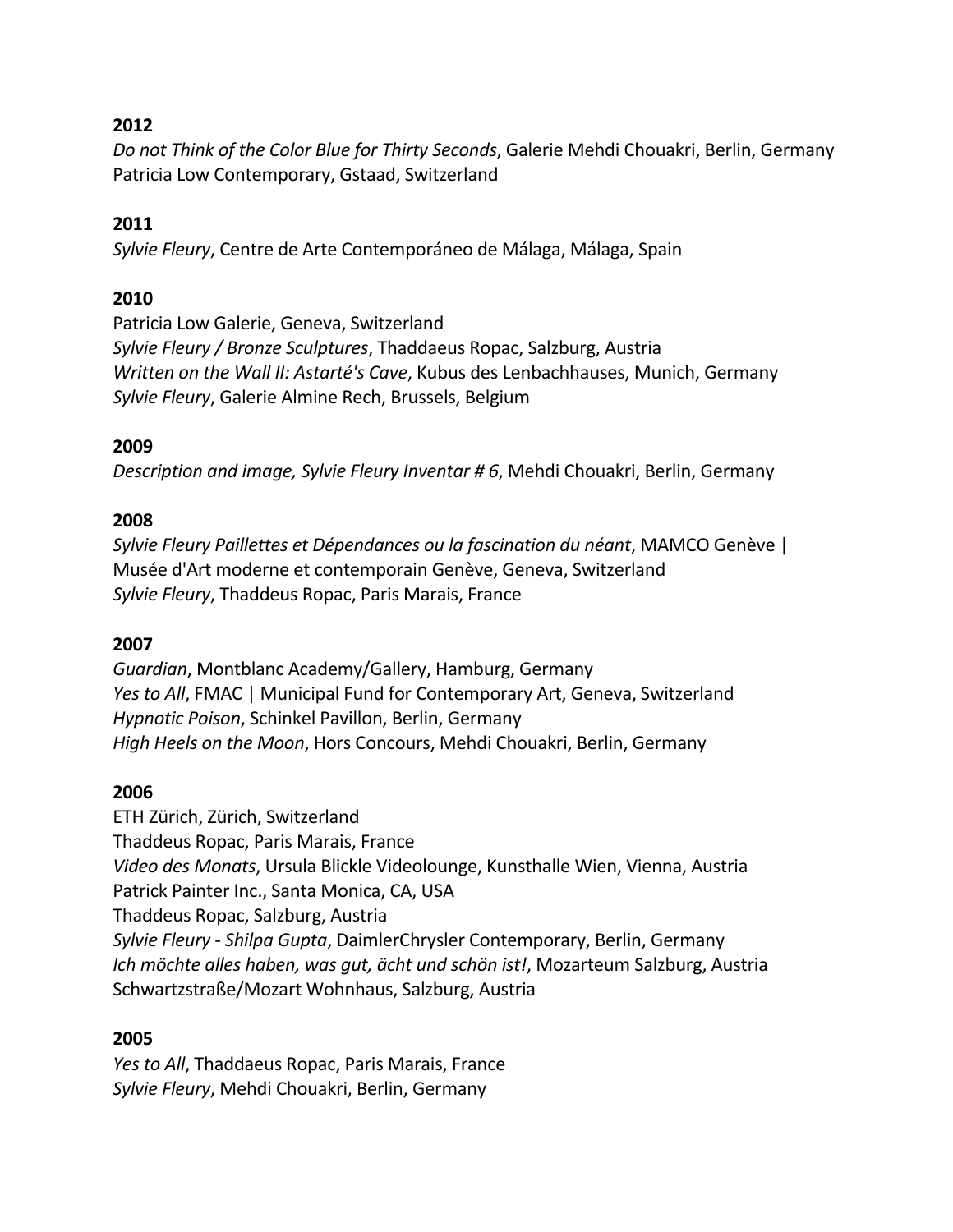*Sylvie Fleury: Strange Fire*, Patrick Painter, Inc., Santa Monica, CA, USA *Sylvie Fleury*, Thaddaeus Ropac, Salzburg, Austria

### **2004**

*Sylvie Fleury*, Galerie Eva Presenhuber, Zürich, Switzerland *Sylvie Fleury*, Gallery Side 2, Tokyo, Japan *Sylvie Fleury*, Riverside Wall, Mehdi Chouakri, Berlin, Germany *Sylvie Fleury's Videos*, Sketch Gallery, London, UK *Yes to All*, Kunstraum Innsbruck, Innsbruck, Austria

### **2003**

*Sylvie Fleury, Project Room*, Thaddaeus Ropac, Salzburg, Austria *Sylvie Fleury*, Monika Sprüth Philomene Magers, Munich, Germany

# **2002**

*Sylvie Fleury, H.R. Giger – Beauty and Horror*, Kunstpanorama Luzern, Lucerne, Switzerland Thaddaeus Ropac, Paris, France *Duo - Sylvie Fleury & Erwin Wurm*, Galerie Krinzinger, Vienna, Austria *Yes to All*, Chouakri Brahms Berlin, Berlin, Germany

### **2001**

*49000*, ZkM | Museum für Neue Kunst, Karlsruhe, Germany *The Body and the Sin. Art is the Virtue of Communicatione*, Convento del Carmen - Bienal Valencia, Valencia, Spain Sonje Art Center, Seoul, South Korea *Le Spot*, Centre d'art cotemporain, France Le Magasin *-* CNAC Grenoble | Centre national d'art contemporain Grenoble, Grenoble, France

### **2000**

Elizabeth Cherry Contemporary Art, Tucson, AZ, USA Hauser & Wirth & Presenhuber, Zürich, Switzerland Galerie Specta, Copenhagen, Denmark

### **1999**

Villa Merkel, Esslingen, Germany Ace Gallery, Los Angeles, CA, USA Ace Gallery, New York, NY, USA Philomene Magers Projekte, Munich, Germany Art & Public, Geneva, Switzerland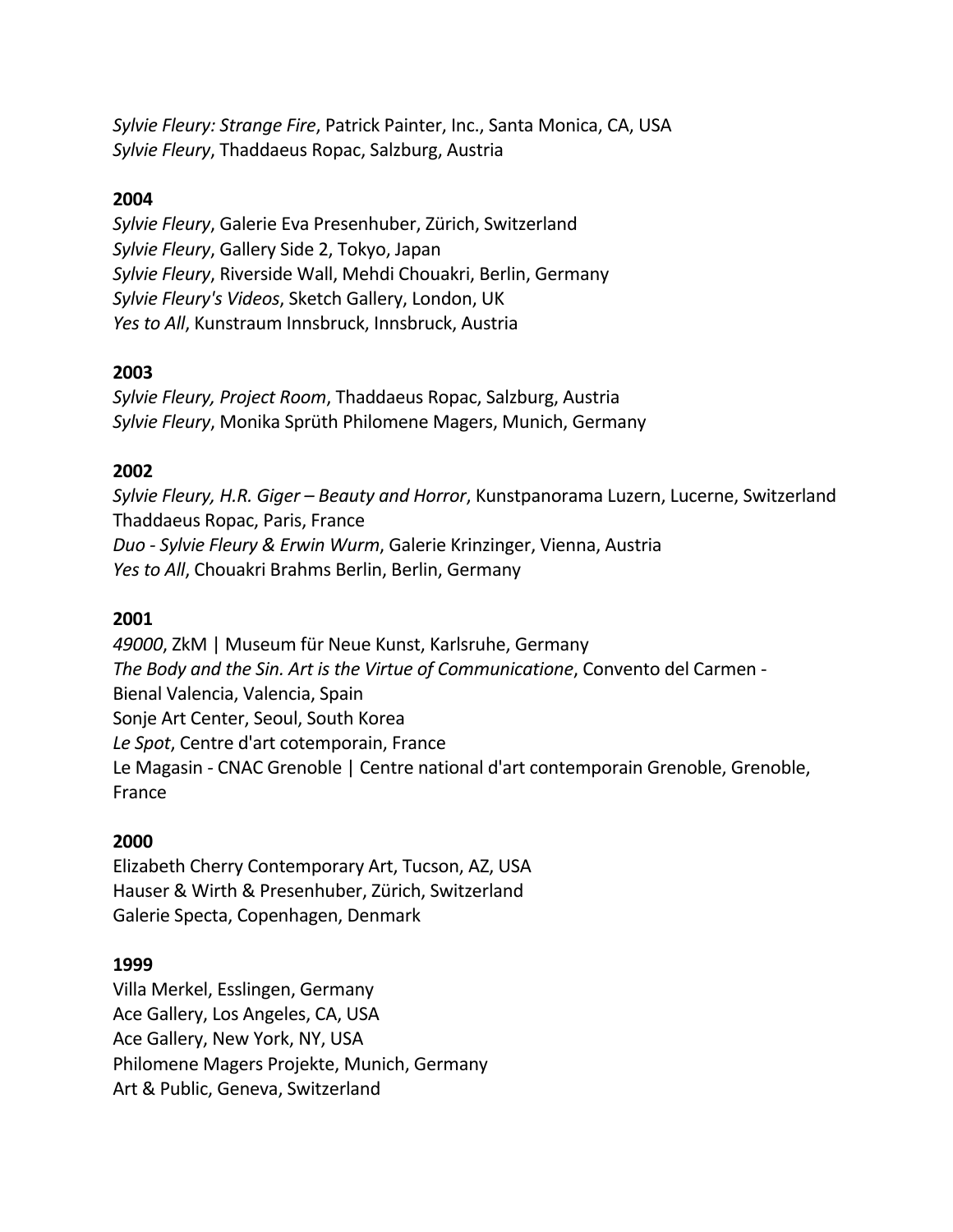ACE Contemporary Exhibitions, Los Angeles, CA, USA *John Armleder/Sylvie Fleury*, Artspace & Auckland Art Gallery, Auckland, New Zealand *Angela Bulloch/Sylvie Fleury*, Mehdi Chouakri, Berlin, Germany *A 011/355*, Mehdi Chouakri, Berlin, Germany

### **1998**

*All You Need*, Side 2 Gallery, Tokyo, Japan *Life can get heavy, mascara shouldn't*, Laure Genillard Gallery, London, UK *First Spaceship on Venus and Other Vehicles*, 24. Bienal Internacional de São Paulo, São Paulo, Brazil *Hot Heels*, Migros Museum für Gegenwartskunst, Zürich, Switzerland

### **1997**

Módulo - Centro Difusor de Arte, Lisbon, Portugal Galerie Martin Krebs, Bern, Switzerland *Spring*, Galerie Philomene Magers, Cologne, Germany *Envy*, Galerie Rebekka M. Camhi, Athens, Greece *Skin Crimes*, Galerie Bob van Orsouw, Zürich, Switzerland *Bedroom Ensemble*, Galerie Mehdi Chouakri, Berlin, Germany *Is Your Makeup Crashproof?*, Postmasters, New York, NY, USA *Ultravivid*, Elizabeth Cherry Contemporary Art, Tucson, AZ, USA

# **1996**

Galleria Il Capricorno, Venice, Italy *First Spaceship on Venus*, MAMCO Genève | Musée d'Art moderne et contemporain Genève, Geneva, Switzerland Le Case d'Arte di Pasquale Leccese, Milan, Italy Christine König Galerie (with S. Banz), Vienna, Austria *Moisturizing is the answer*, Mehdi Chouakri, Berlin, Germany ECAL | Espace d'Art Contemporain Lausannois, Lausanne, Switzerland

### **1995**

Art et Public, Geneva, Switzerland TRE, Stockholm, Sweden Gilbert Brownstone & Cie, Paris, France Postmasters, New York, NY, USA Galerie Susanna Kulli, St. Gallen, Switzerland The Box, Turin, Italy Galerie der Stadt, Esslingen, Germany Wall Painting on the facade of the Museum of Contemporary Art, Chicago, IL, USA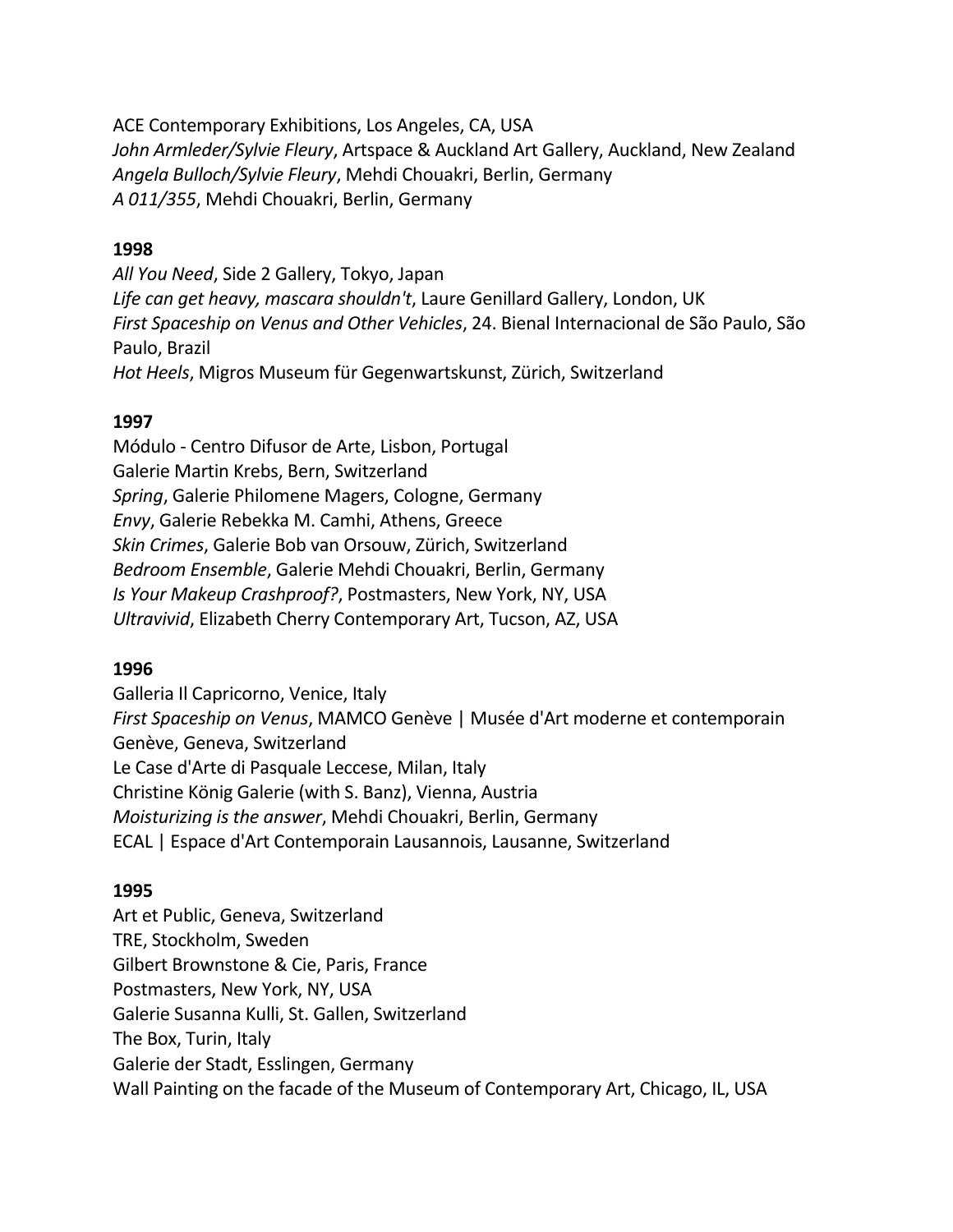Le Consortium, Dijon, France La Maison des Jeunes, Neuchâtel, Switzerland Postmasters Gallery, New York, NY, USA Galerie Philomene Magers, Cologne, Germany Gallery Sarah Cottier, Sydney, Australia

### **1993**

Galerie 121, Antwerp, Belgium Postmasters Gallery, New York, NY, USA Hervé Mikaeloff, Paris, France Bob van Orsouw, Zürich, Switzerland The Art of Survival, Neue Galerie am Landesmuseum Joanneum, Graz, Austria Galerie Gilbert Brownstone, Paris, France Galerie Davide Palludetto, Turin, Italy *The Art of Survival/Baby Doll Lounge*, with Angela Bulloch, Laure Genillard Gallery, London, UK CAC Martigny | Centre d'art contemporain Martigny, Martigny, Switzerland

# **1992**

Galerie van Gelder, Amsterdam, Netherlands Galerie Urbi et Orbi, Paris, France Postmasters Gallery, New York, NY, USA Galerie Art & Public, Geneva, Switzerland Galerie Porte-Avion, Marseille, France

# **1991**

Vital Perfection, Galerie Philomene Magers, Bonn, Germany Galerie Rivolta, Lausanne, Switzerland

# Group Exhibitions

# **2022**

*Pas de Sommeil*, Musée des Beaux-Arts de Rennes, Rennes, France *Garmenting: Costume as Contemporary Art,* Museum of Arts and Design, New York, NY, USA

*Geometrische Opulenz*, Haus Konstruktiv, Zürich, Switzerland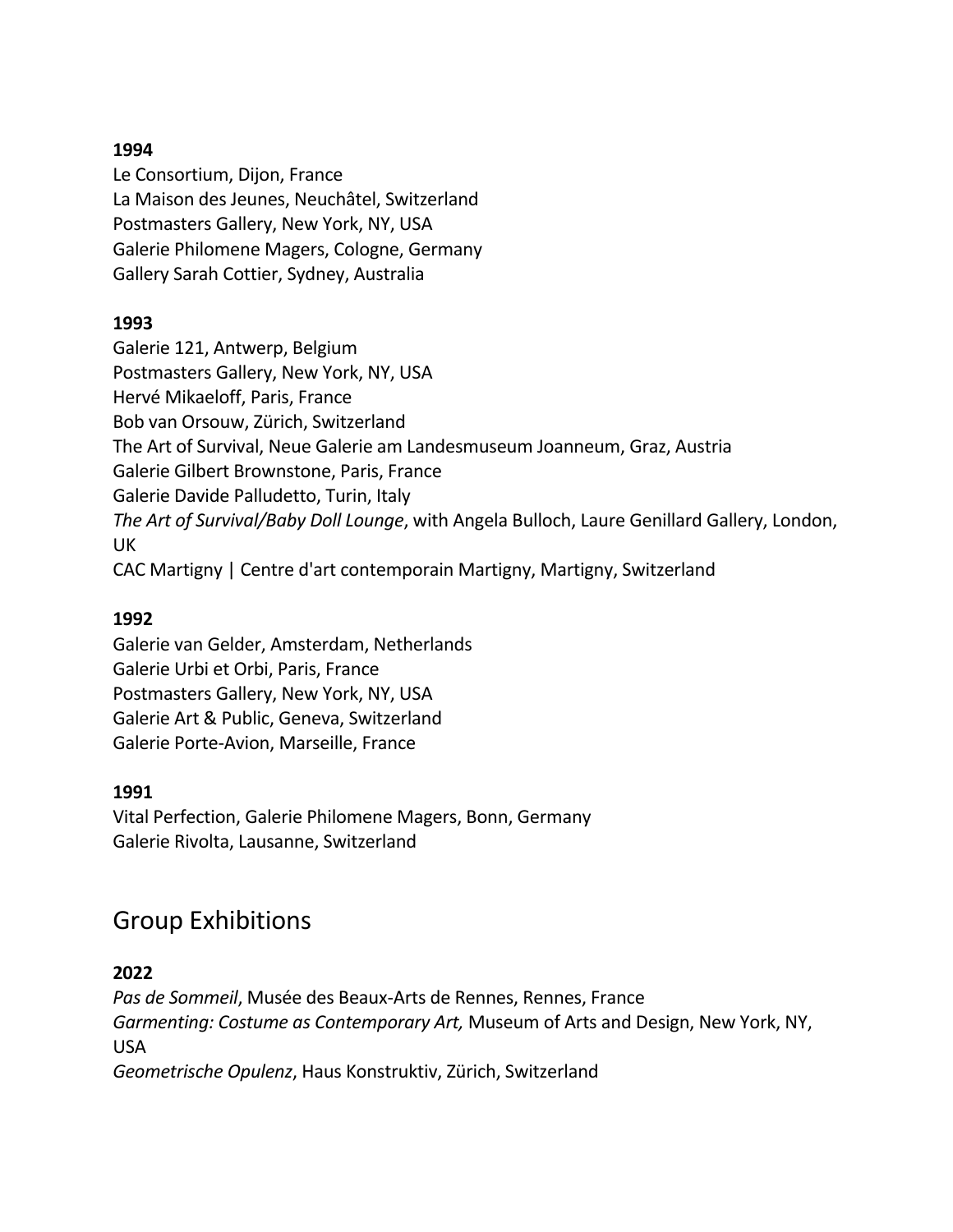*Gold and Magic*, ARKEN Museum for Moderne Kunst, Ishøj, Denmark *Art of Sport*, Copenhagen Contemporary, Copenhagen, Denmark

### **2020**

*30 Years in Paris*, Thaddeaus Ropac, Paris Pantin, France *Le Supermarché des Images*, Jeu de Paume, Paris, France *Body Double,* Muzeum Susch, Susch, Switzerland *Gold and Magic,* ARKEN Museum for Moderne Kunst, Ishøj, Denmark *Luxes*, Musée des Arts Décoratifs, Paris, France *No Dandy, No Fun,* Kunsthalle Bern, Bern, Switerland

### **2019**

*Alentour. A project by John Armleder*, Fondation CAB, Brussels, Belgium *Sound on 4th Floor*, Daimler Contemporary, Tiergarten, Berlin, Germany *Swiss Institute Architecture and Design Series: 3rd Edition. Readymades Belong To Everyone*, Swiss Institute, New York, NY, USA *Tainted Love (South Club Edit)*, Villa Arson, Nice, France *La Lune, Du voyage réel aux voyages imaginaires*, Grand Palais, Paris, France

# **2018**

*VALIE EXPORT / SYLVIE FLEURY*, Galerie Mehdi Chouraki, Berlin, Germany *WOW! The Heidi Horten Collection*, Leopold Museum, Vienna, Austria *Light in/as Image*, Tiergarten - Daimler Contemporary Berlin, Berlin, Germany *Permanent Collection*, Es Baluard Museu d'Art Contemporani de Palma, Palma, Spain *Fashion Drive. Extreme clothing in the Visual Arts*, Kunsthaus Zürich, Zürich, Switzerland *Sexy & Cool: Minimal goes emotional*, Kunsthalle Tübingen, Tübingen, Germany *Group Exhibition*, Centre d'édition contemporaine, Geneva, Switzerland *Art & Entertainment*, MAMCO Genève | Musée d'Art moderne et contemporain Genève, Geneva, Switzerland *Inside the collection - Approaching thirty years of the Centro Pecci (1988-2018)*, Centro per l'Arte Contemporanea Luigi Pecci, Prato, Italy *Giant Size*, Galerie Mehdi Chouakri, Berlin, Germany

# **2017**

*SUR/FACE Spiegel,* Museum angewandte Kunst, Frankfurt, Germany "*Let's buy it" Kunst und Einkauf,* Ludwiggalerie Schloss Oberhausen, Germany *Revolution in ROTGELBBLAU- Gerrit Rietveld und die zeitgenössische Kunst,* Marta Herford, Herford, Germany *Contemporary Magic: A Tarot Deck Art Project,* Art Capsul, New York, NY, USA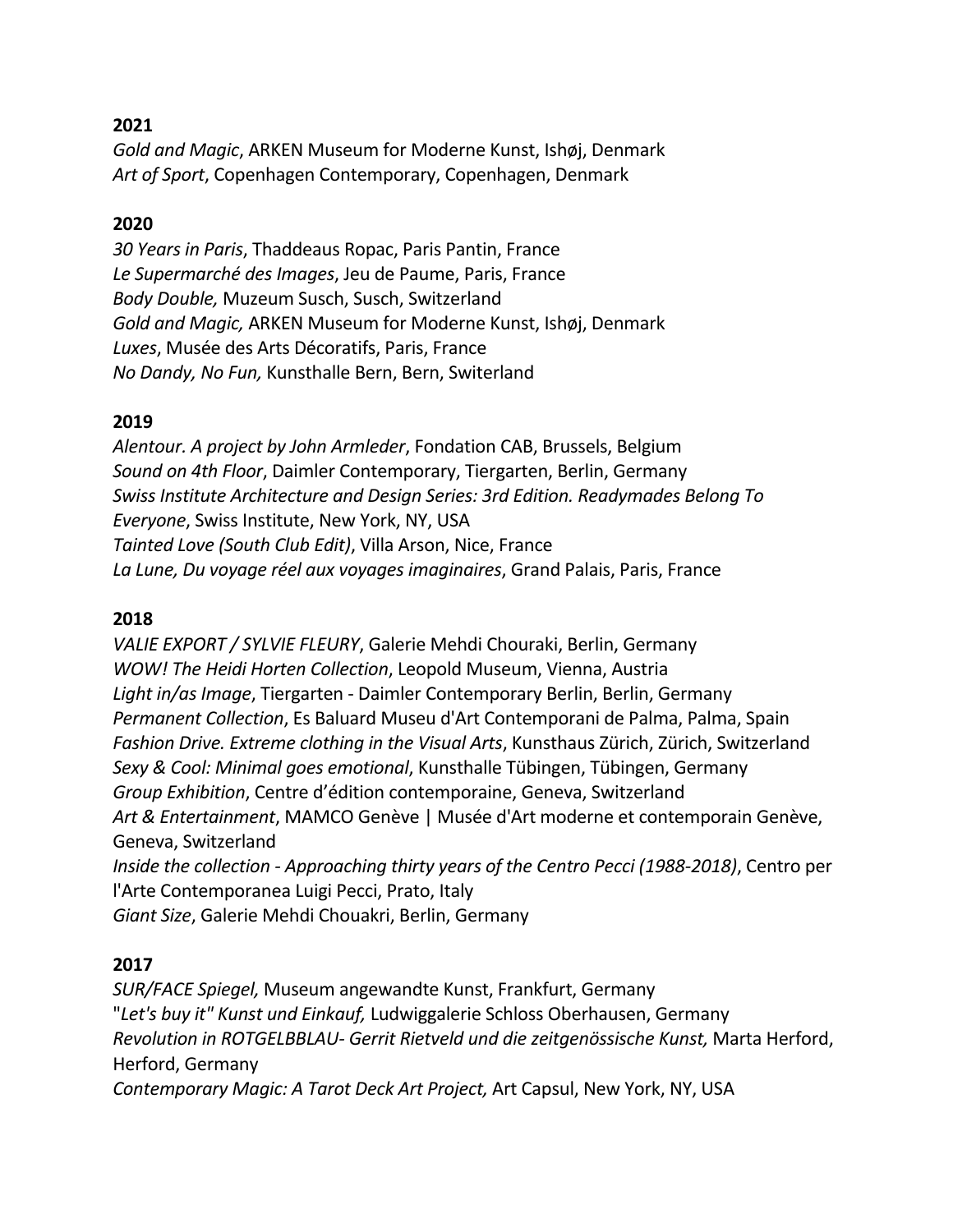*Shrines to Speed Art And the Automobile: From the Minimal to the Postmodern,* Leila Heller Gallery, New York, NY, USA

*Light Sculptures*, Galerie Lange & Pult, Auvernier, Neuchatel, Switzerland *Revolution in red-yellow-blue*, Marta Herford, Herford Germany, 2018

# **2016**

*Um die Ecke denken*, Museum Haus Konstruktiv, Zürich, Switzerland

# **2015**

*Abstraction excentrique et géométrie comique*, Le Garage, Brive, France *Space Age*, Galerie Thaddaeus Ropac, Pantin, France

# **2014**

*Ladies First*, Schauwerk Sindelfingen, Sindelfingen, Germany Karma International, Zürich, Switzerland *Passions secrètes - Collections privées Flamandes*, Tripostal, Lille, France *Between heaven and hell*, Elevation1049, Gstaad, Switzerland

# **2013**

*Island,* Diary Art Centre, London, UK *Der Schein / Glanz, Glamour, Illusion*, Kestnergesellschaft, Hannover, Germany *M Selection - Collection du Migros Museum*, Migros Museum für Gegenwartskunst, Zürich, Switzerland *Appararitions collectives*, FRAC Poitou-Charentes | Fonds régional d'art contemporain Poitou-Charentes, Angoulême, France *Novecento Mai Visto*, Museo di Santa Giulia, Brescia, Italy *Chill Out, Electron 2013*, Le Commun -Festival des cultures électroniques de Genève; FRAC Genève | Fonds d'art contemporain Genève, Geneva, Switzerland

# **2012**

*Dallas Contemporary,* Dallas Biennale, Dallas, TX, USA *Collaborations & Interventions*, CCA | Centre Cultural Andratx, Mallorca, Spain *John Bauer, Sylvie Fleury, Gary Hume, David LaChapelle, Marilyn Minter, Anselm Reyle, Gavin Turk*, Patricia Low Contemporary, St. Moritz, Switzerland *Néon, who's afraid of red, yellow and blue ?,* La Maison Rouge – Fondation Antoine de Galbert, Paris, France *Gold*, Belvedere Museum, Vienna, Austria

# **2011**

*ELAC, Un pied à Paris*, Cité Internationale des Arts, Paris, France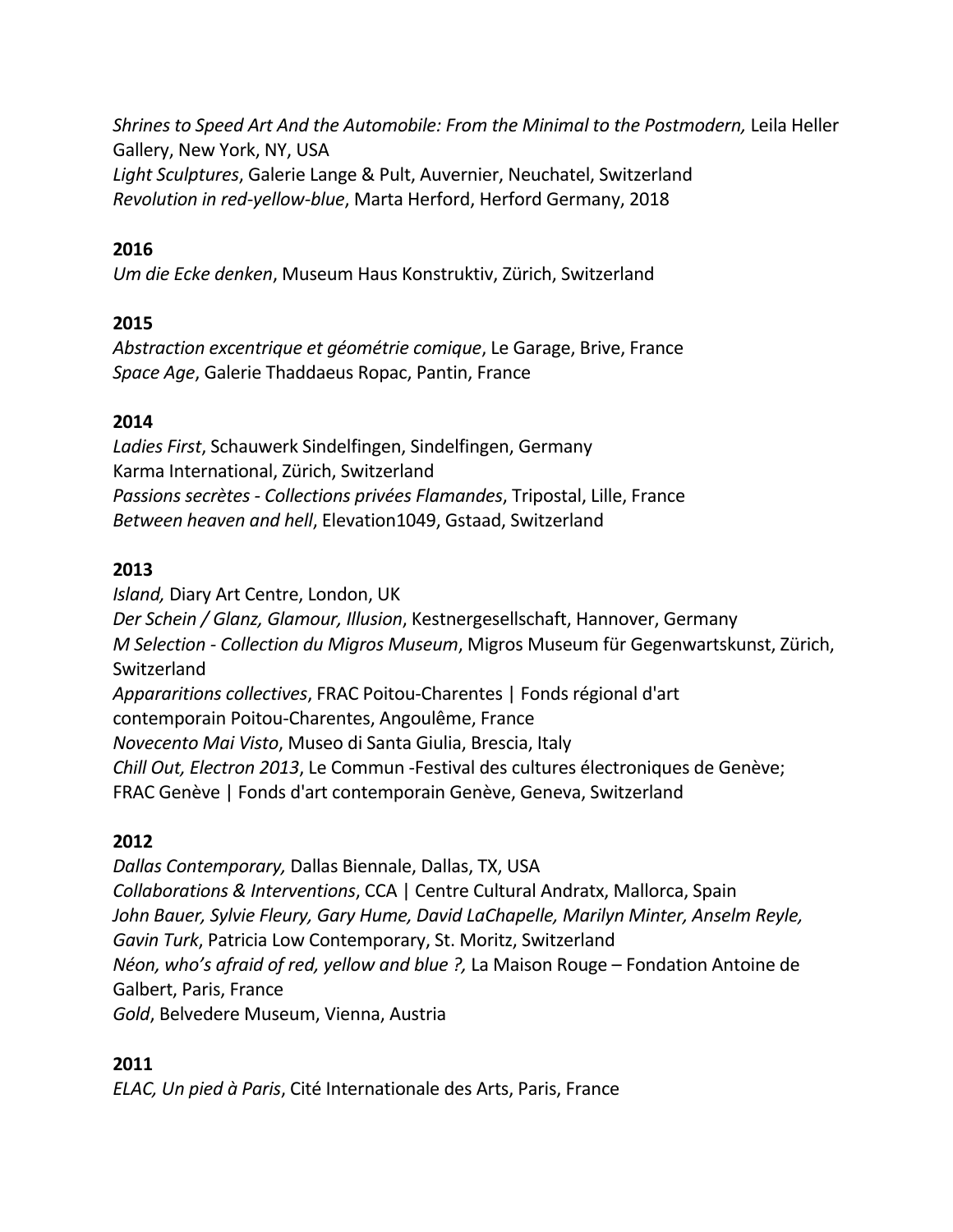*Au Pied du Mur*, Galerie Mehdi Chouakri, Berlin, Germany *Private / Corporate VI*, The Juan & Patricia Vergez Collection, Buenos Aires in dialogue with the Daimler Art Collection, Stuttgart/Berlin, Germany *In Between*, Galerie van Gelder, Amsterdam, Netherlands *Luxury and Degradation*, Galerie Tanit, Munich, Germany *A for Artists, E for Exhibitions*, Galerie van Gelder, Amsterdam, Netherlands *Incongru. Quand l'art fait rire*, Musée des Beaux-Arts, Lausanne, Switzerland *From Trash to Treasure*, Kunsthalle zu Kiel, Kiel, Germany *Beyer Projects*, New York, NYArt en Plein Air, Môtiers, Switzerland *Sculpture Now*, Galerie Eva Presenhuber, Zürich, Switzerland *On the metaphor of growth*, Kunstverein Hannover, Hannover; Kunstverein Frankfurt, Germany *Femme objet, Femme sujet*, Abbaye de Saint André - CAC | Centre d'art contemporain Meymac, Meymac, France *The Missing Peace. Artists consider the Dalai Lama*, San Antonio Museum of Art, San Antonio, TX, USA *Lost in Space. Die Kunst und der Traum vom All. About a Dream*, Kunsthalle Wien, Vienna, Austria; San Antonio Museum of Art, San Antonio, TX, USA

# **2010**

*Cars* (from Daimler Kunst Sammlung), Albertina Museum, Vienna, Austria 1. Biennale für Internationale Lichtkunst, Unna / Ruhr, Germany *Beauty is Diamond*, Laleh June Galerie, Basel, Switzerland *Music at the Castle*, Kasteel Keukenhof, Lisse, Netherlands Press Art - Werke aus der Sammlung Annette und Peter Nobel, Kunstmuseum St. Gallen, St. Gallen, Switzerland *Between Dreams and Memories*, Artsonje Museum, Gyeongju Bomun complex, Seoul, South Korea Van bij de Buren, Kasteel Keukenhof, Lisse, Netherlands *High Ideals & Crazy Dreams*, Galerie Vera Munro, Hamburg, Germany *Tutti Frutti Summer Love*, Hard Hat, Geneva, Switzerland Das Fundament der Kunst / Die Skulptur und ihr Sockel in der Moderne, Gerhard-Marcks-Haus, Bremen, Germany *Destrøy Design*, Musée de Design et d'Art Appliqués Contemporains, Lausanne, Switzerland Collection – Migros Museum für Gegenwartskunst, Zürich, Switzerland; Museo d'Arte Contemporanea Donna Regina, Naples, Italy *Fashionable Art – Mode in der Kunst*, Kunst Raum Riehen, Riehen, Switzerland *Abstract, almost abstract*, Galerie van Gelder, Amsterdam, Netherlands *Summertime Love*, Galerie Michel Rein, Paris, France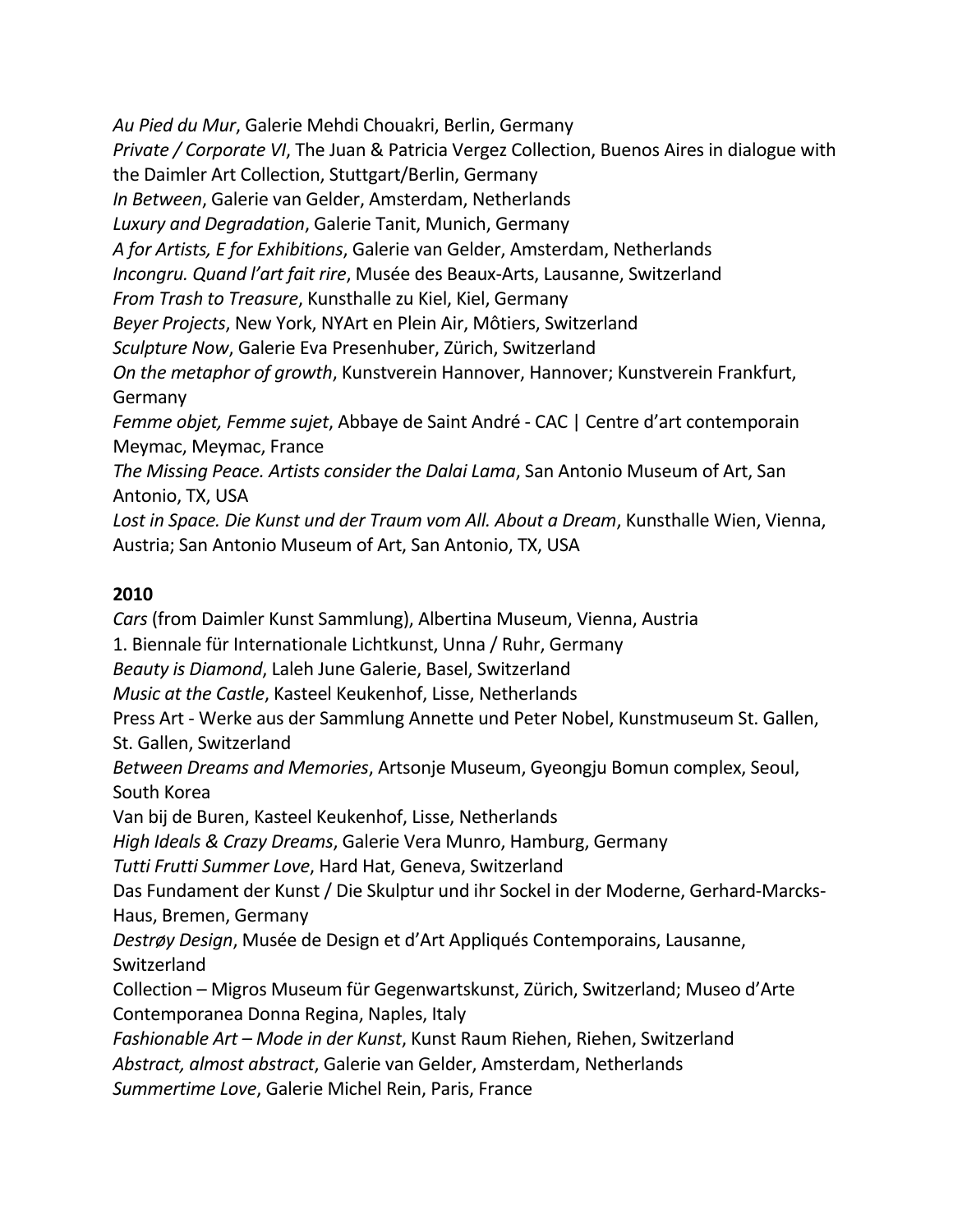*Superfemmes*, Rathausgalerie München, Munich, Germany *Portrait de l'ártiste en motocycliste*, Musée des Beaux-arts, Ville de La Chaux-de-Fonds, Switzerland *Rückkehr ins All*, Hamburger Kunsthalle, Hamburg, Germany *Die Nase des Michelangelo*, Niederdorf Zürich, Zürich, Switzerland *XIV Biennale Internazionale di Scultura di Carrara*, Carrara, Italy *Optical Shift. Illusion and Deception*, b-05 Kunst- und Kulturzentrum, Montabaur, Germany *Edition 5 Erstfeld / Collection Nyffeler*, Haus für Kunst, Uri, Switzerland *Distant Memory*, Kunstverein Solothurn at Kunstmuseum Solothurn, Solothurn, Switzerland Collection - Migros Museum für Gegenwartskunst Zürich, Switzerland; Museo d'Arte Contemporanea Donna Regina, Naples, Italy *Description and image, Sylvie Fleury; Written on the wall II*, Städtische Galerie im Lenbachhaus & Kunstbau, Munich, Germany *Goud*, Museum Catherijneconvent, Utrecht, Netherlands

### **2009**

Kunst aus einhundert Jahren 1909 - 2009. Highlights der Daimler Kunst Sammlung, Galerie im Prediger, Schwäbisch Gmünd, Germany *Mahlzeit!* (Essen in der Kunst), Galerie im Traklhaus, Salzburg, Austria *Stardust,* Fundament Foundation, Tilburg, Netherlands *The social critique 1993-2005*, Kalmar konstmuseum, Kalmar, Sweden *The Missing Peace; Artists Consider the Dalai Lama*, Frost Art Museum, Miami, FL, USA *The Missing Peace: Artists Consider the Dalai Lama*, Fundación Canal, Madrid, Spain *Auto. Sueño y materia*, CA2M-Centro de Arte Dos de Mayo, Móstoles, Spain *Regift*, SI |Swiss Institute, New York, NY, USA *Sign/Age Part Three: Fight The Power*, Armand Bartos Fine Art, New York, NY, USA Galerie Almine Rech, Brussels, Belgium *Palais des Mirages*, Mönchehaus-Museum Goslar, Goslar, Germany *Words Are Diamonds*, Laleh June Galerie, Basel, Switzerland *Born to Be Wild Hommage and Steven Parrino - Kunstmuseum St. Gallen*, St. Gallen, Switzerland *Olivier Mosset - Portrait of the artist as biker*, Le Magasin *-* CNAC Grenoble | Centre national d'art contemporain Grenoble, Grenoble, France La Nuit Blanche, Cathédrale Notre-Dame, Paris, France *We are sun-kissed and snow-blind*, Galerie Patrick Seguin with Galerie Eva Presenhuber, Paris, France *Hard Hat*, Francesca Pia Galerie, Zürich, Switzerland Made by Ecal / l'Elac, Renens, Lausanne, Switzerland ReMap 2, Athens, Greece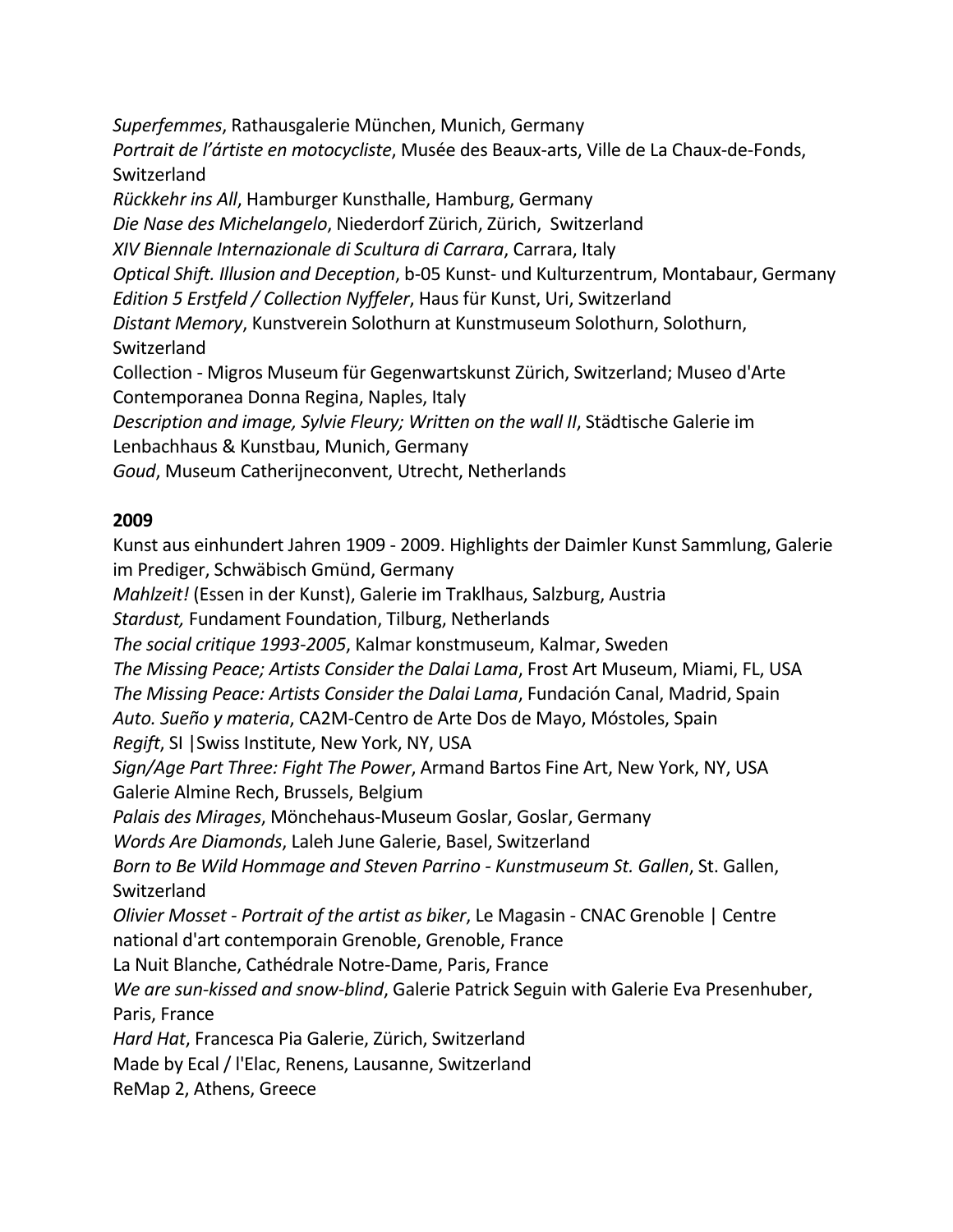*Event Horizon*, Karma International at Galerie Raster & Villa Żoliborz, Warsaw, Poland

# **2008**

Chanel Mobile Art Museum, Hong Kong, Hong Kong; Tokyo, Japan; New York, NY, USA *Blasted Allegories,* Werke aud der Sammlung Ringier, Kunstmuseum Luzern, Lucerne, Switzerland Blance Li, MUSAC | Museo de Arte Contemporáneo de Castilla y León, León, France *The Last Marquise*, Kasteel van Gaasbeek, Gaasbeek, Belgium *Alliance*, Hyundai Gallery, Beijing, China; Seoul, South Korea *Paperweight*, Mehdi Chouakri, Berlin, Germany *The Freak Show*, La Monnaie, Paris, France *Less is less, more is more, that's all*, CAPC Musée d'art contemporain de Bordeaux, Bordeaux, France *Sculpture Trail*, Grieder Contemporary, Zürich, Switzerland Sammlung / Collection 1978-2008, Migros Museum für Gegenwartskunst, Zürich, Switzerland Parkhaus, Kunsthalle Düsseldorf, Germany *ART BERLIN CONTEMPORARY*, Postbahnhof am Gleisdreieck, Berlin, Germany Art Rotterdam, The Center of Attention - Rotterdam Fair, Rotterdam, Netherlands Topovidéoographiques CH/QC, The Lodypop, Basel, Switzerland *RADICAL ADVERTISING*, NRW Projects, Düsseldorf, Germany Topovidéographiques CH/QC, Kino Metropolis, Hamburg, Germany Présence Panchounette Group, MAC Bordeaux | Musée d'Art Contemporain de Bordeaux, Bordeaux, France *AURUM*, CentrePasquArt, Bienne, Switzerland *Printemps de Septembre*, Toulouse, France Le Spectarium, Pavillon Le Corbusier, Paris, France *Interieur Exterieur - Living in Art*, Kunstmuseum Wolfsburg, Wolfsburg, Germany

# **2007**

*The Freak Show*, Le Musée d'Art Contemporain de Lyon, Lyon, France *Capricci*, Casino Luxembourg, Luxembourg, Germany *Cosmic Dreams*, CCA | Centre Cultural Andratx, Mallorca, Spain *Swiss Made*, Teil II, Kunstmuseum Wolfsburg, Germany *Articule*, Scène Nationale de Bonlieu, Annency, France *The Missing Peace*, New York, NY, USA *Dangerous Beauty*, CAM | Chelsea Art Museum, New York, NY, USA *Lapdogs of the Bourgeoisie*, Gasworks, London, UK *Woman, Woman, A Look, Feminity in Contemporary Art*, SESC Paulista, São Paolo, Brazil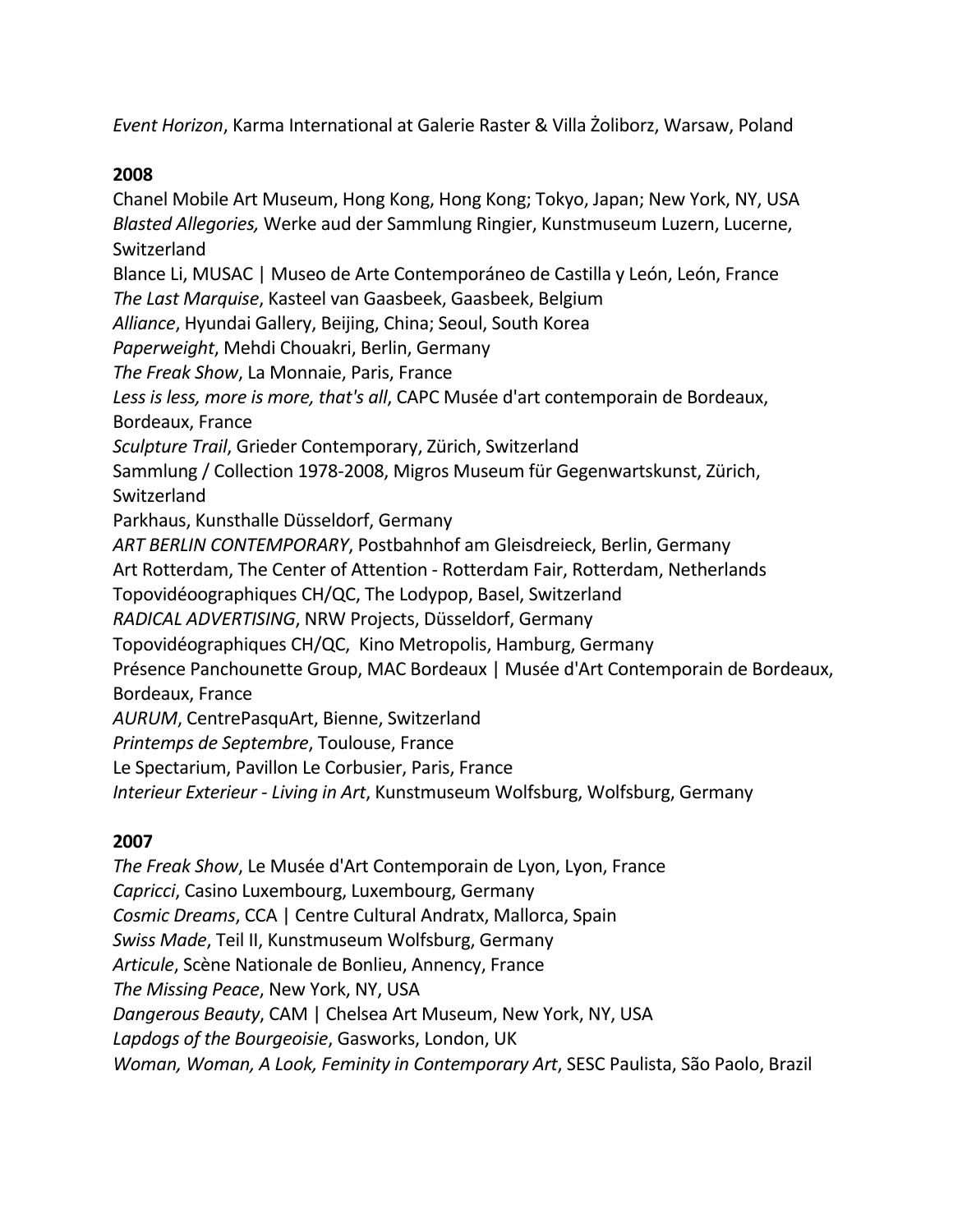*La gastrononmie dans l'art: de la peinture flamande à Andy Warhol*, Hôtel Dassault, Paris, France *L'intemporalité du langage de CHANEL*, Musée Pouchkine, Moscow, Russia *Art Seasons*, Wine Estate L'Ormarins, Cape Town, South Africa *The Happiness of Objects*, SculptureCenter, Long Island, New York, NY, USA

Galleri Specta, Copenhagen, Denmark

*Just What Is It That Makes Our Homes So Different, So Appealing?*, Galerie Mehdi Chouakri, Berlin, Germany

Schaurausch - Kunst in 50 Schaufenstern, Linz, Austria

*What We Do Is Secret*, Blancpain, Art Contemporain, Geneva, Switzerland

*zeit:zeit*, Galerie Mehdi Chouakri, Berlin, Germany

*Introvert, Extrovert, Makes no Difference*, Galerie Catherine Issert, Saint-Paul de Vence, France

*Review: vidéos et films de la collection Pierre Huber*, Le Magasin *-* CNAC Grenoble | Centre national d'art contemporain Grenoble, Grenoble, France

2. Internationale Lichttage Winterthur

*Blind Date*, Sammlung Deutsche Bank und Sakip Sabanci Museum, Istanbul, Turkey

# **2006**

*Midnight Walkers*, Kunsthaus Baselland, Basel, Switzerland *Kunst lebt. Die Welt mit anderen Augen sehen*, Kunstgebäude Stuttgart, Stuttgart, Germany *Paradies*, ISR | Instituto Svizzera Roma, Rome, Italy *Don Juan*, Kunsthalle Wien, Vienna, Austria *The Sublime is now*, Museum Franz Gertsch, Burgdorf, Switzerland *Human Game*, Fondazione Pitti, Florence, Italy *Thank You For The Music*, Sprüth Magers Lee, London, UK *Cooling Out*, *Zur Paradoxie des Feminismus*, Kunsthaus Baselland, Muttenz/Basel, Switzerland *Hyperdesign*, Shanghai Biennale 2006, Shanghai Art Museum, Shanghai, China *Faster! Bigger! Better!,* Signetwerke der Sammlung - ZkM | Museum für Neue Kunst, Karlsruhe, Germany Rauminszenierungen 2006, Garten Landschaft OstWestfalenLippe, Neuhäuser Schloßpark, Paderborn\* *Photography, Video, Mixed Media III*, Sammlung DaimlerChrysler, Berlin, Germany

# **2004**

*What did you expect?*, Galerie Jan Mot, Brussels, Belgium *JRP Editions*, Geneva, Switzerland *L'Air du Temps*, Migros Museum für Gegenwartskunst, Zürich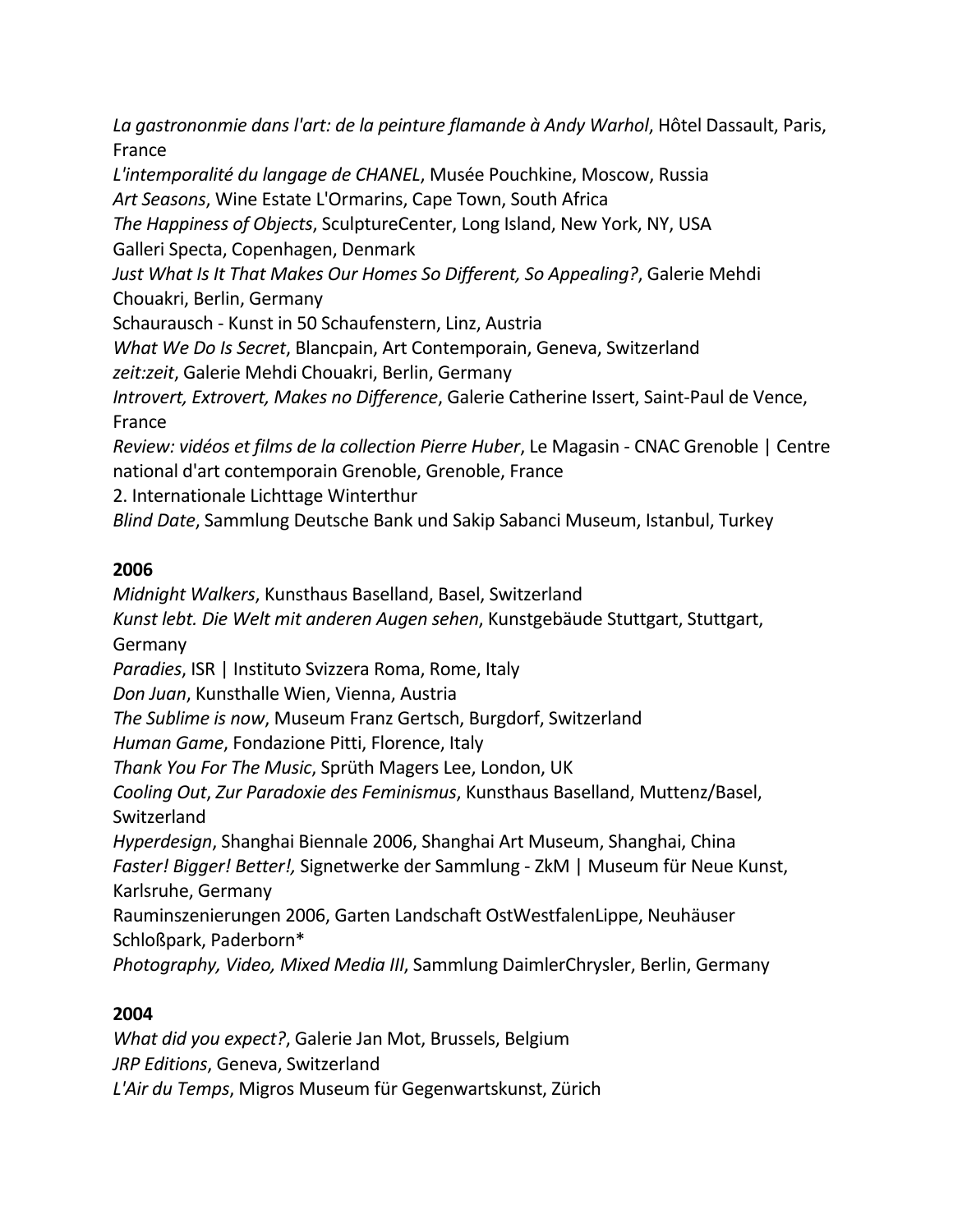*Before the End*, Le Consortium, Dijon, France *The DaimlerChrysler Art Collection in South Africa 2004*, MuseuMAfricA, Newtown, Johannesburg, South Africa *The Ten commandments*, Deutsches Hygiene-Museum, Dresden, Germany *The Future Has a Silver Lining, Genealogies of Glamour*, Migros Musuem für Gegenwartskunst, Zürich, Switzerland Vision einer Sammlung, Museum der Moderne Salzburg, Salzburg, Austria Schrift Bilder Denken, Haus am Waldsee, Berlin, Germany *Psychedelic*, D.OG.K., Neumarkt *NONE OF THE ABOVE*, SI | Swiss Institute, New York, NY, USA *Photography, Video, Mixed Media II*, Sammlung DaimlerChrysler Contemporary, Berlin, Germany *"Cohabitats"*, Galerie Ghislaine Hussenot, Paris, France

# **2003**

*Urban Diaries: Young Swiss Art*, Cumunidad de Madrid, Madrid, Spain *Red, Hot & Blue, >River Side Wall Breathing the Water,* Galerie Hauser & Wirth & Presenhuber, Zürich, Switzerland *The DaimlerChrysler Collection, Über 80 Positionen aus über 60 Jahren*, ZkM | Museum für Neue Kunst, Karlsruhe, Germany *Modern Talking, >River Side Wall Klangkunstbühne*, UdK Berlin, Berlin, Germany *Phantom der Lust*, Visionen des Masochismus in der Kunst, Neue Galerie am Landesmuseum Johanneum, Graz, Austria *Collustre*, Collection Lambert en Avignon, Avignon, France *X. Rohkunstbau*, Wasserschloß Groß Leuthen, Groß Leuthen, Germany *Fotografie Video Mixed Media*, Galerie der Stadt Sindelfingen, Sidelfingen, Germany *Game over*, Grimm Rosenfeld, Munich, Germany *JRP Editions*, Galería Javier López, Madrid, Spain *Zieh Dich aus! Abgetragenes und Aufgetragenes*, Künstlerverein Malkasten, Düsseldorf, Germany *Shadow and Light*, Sprüth Magers Lee, Salzburg, Austria *Game Art*, Weltkulturerbe Völkinger Hütte, Völklingen, Germany *Never Mind Your Step*, Kunsthalle Palazzo, Liestal/ Basel, Switzerland *Fuckin' Trendy*, Kunsthalle Nürnberg, Nuremberg, Germany *Contemporary Art from the DaimlerChrysler Collection*, Detroit Institute of Arts, Detroit, MI, USA

# **2002**

*Best of 2001*, Galerie Loevenbruck, Paris, France *Rapture, Art's Seduction by Fashion since 1970*, Barbican Art Gallery, London, UK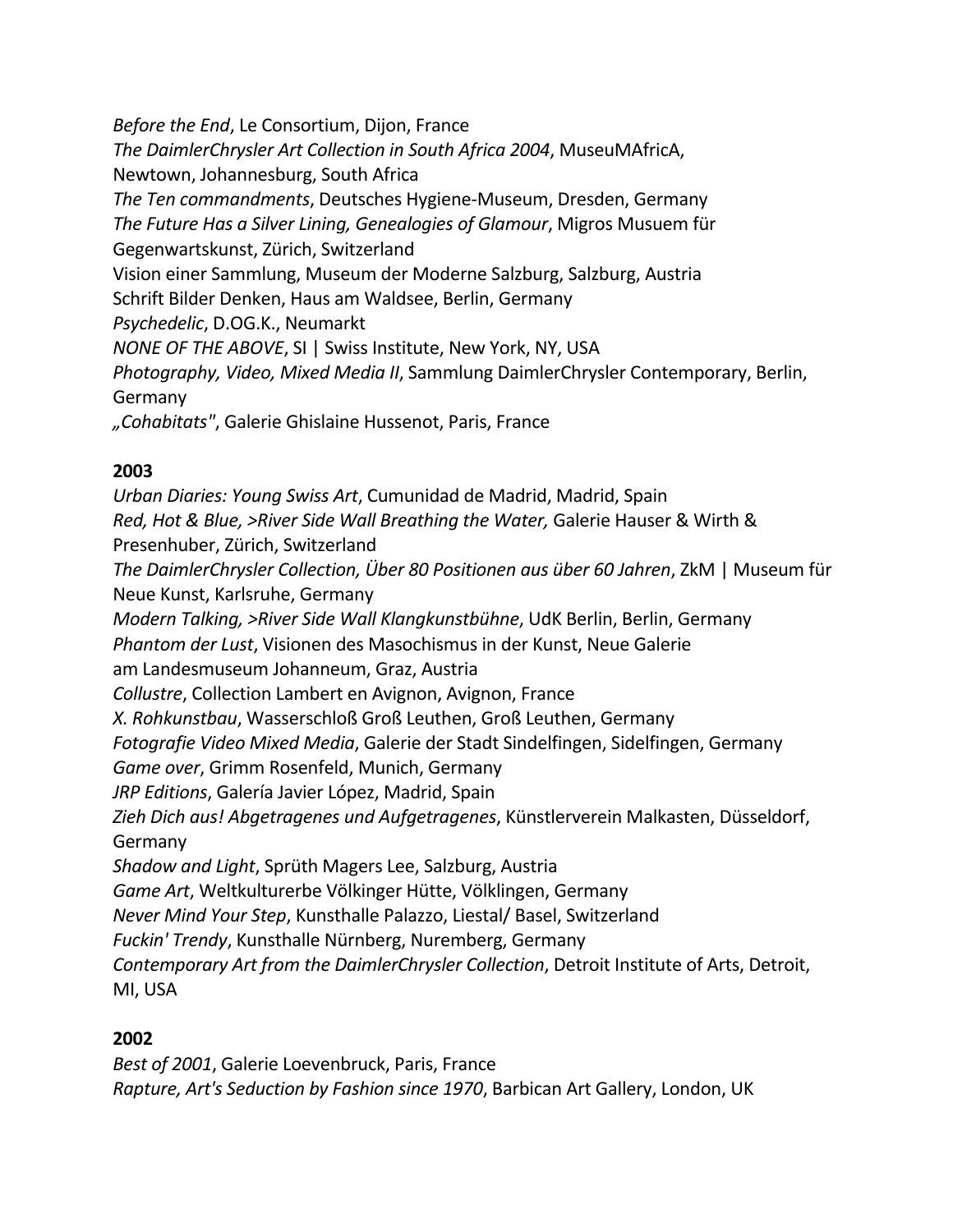*Von Zero bis 2002*, ZkM | Museum für Neue Kunst, Karlsruhe, Germany *8th Baltic Trienniale of International Art*, Vilnius, Lithuania *Email Art*, The Centre of Attention, London, UK *Collected*, Centro d'Arte Contemporanea Ticino, Bellinzona, Switzerland *Private Corporate*, Sammlung DaimlerChrysler, Berlin, Germany Sneakers etc, co-op Galerie, Berlin, Germany *Reflexions*, Monika Sprüth Philomene Magers, Munich, Germany *Geometrical Affairs*, Stadtgalerie Kiel, Kiel, Germany *Ahead of the 21st Century*, Fürstlich Fürstenbergische Sammlungen, Donaueschingen, Germany *Fusion Cuisine*, DESTE Foundation, Athens, Greece *Shopping*, Schirn Kunsthalle Frankfurt, Frankfurt, Germany; Tate Liverpool, Liverpool, UK *Time Space Motion*, Galerie Thaddaeus Ropac, Salzburg *Talking Pieces, Text und Bild in der Zeitgenössichen Kunst*, Museum Morsbroich, Leverkusen, Germany *Spot the Differences*, Galerie Van Gelder, Amsterdam, Netherlands *Art Video Screening*, Shoreditch Church, London, UK

# **2001**

*Neuerwerbungen*, Sammlung DaimlerChrysler, Berlin, Germany *L'Esprit de famille*, Villa du Parc, MAMCO Genève | Musée d'Art moderne et contemporain Genève, Geneva, Switzerland *Press Art. Sammlung Peter und Annette Nobel*, CentrePasquArt, Biel, Switzerland *Fabula. Consumer culture and contemporary art*, Cranbrook Art Museum, Bloomfield Hills, MI, USA *Biennale Leuven 2001*, Leuven, Belgium

*WertWechsel. Zum Wert des Kunstwerks*, Museum für Angewandte Kunst Köln, Cologne, Germany

# **2000**

*Projects*, Gallery Side 2, Tokyo, Japan *Dinge in der Kunst des XX. Jahrhunderts*, Haus der Kunst, Munich, Germany *Ausstellungen und Erwerbungen*, Villa Merkel - Bahnwärterhaus - Schwörhaus von 1991; Giuseppe Gabellone, Fondazione Sandretto re rebaudengo per l'arte, Palazzo Re Rebaudengo *Human Being and Gender*, Bienial Korea Group show on inflatables, Musée des Arts Décoratifs de la ville de Lausanne, Lausanne, Switzerland *Machins/Machines*, Donjon de Vez, Vez, France *Walk of Shame*, Museum Ludwig, Cologne, Germany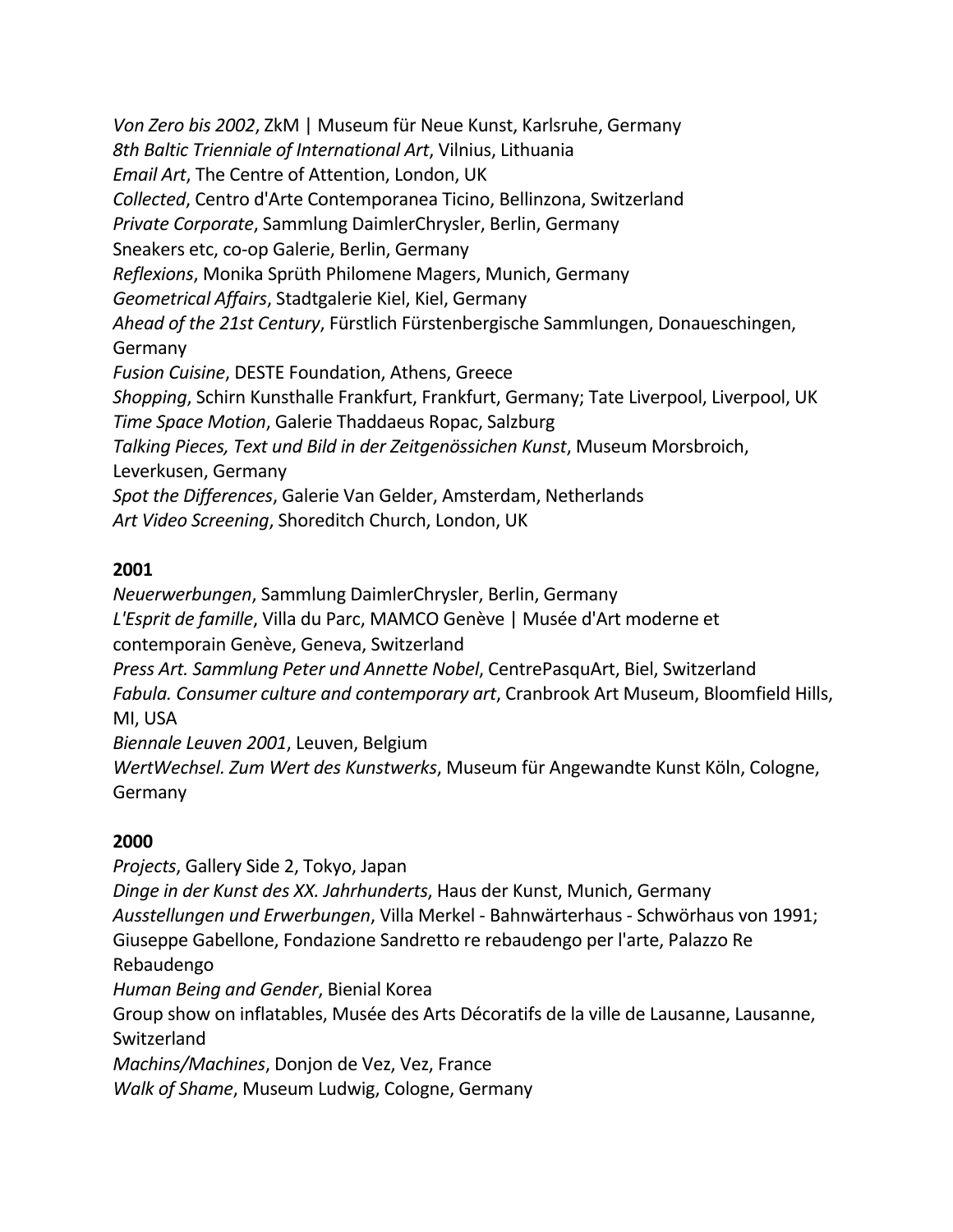*Customizing*, ICA Boston | Institute of Contemporary Art Boston, Boston, MA, USA *What If*, Moderna Museet, Stockholm, Sweden John Armleder & Sylvie Fleury, Kunstmuseum St. Gallen, St. Gallen, Switzerland *Air-Air. Celebrating Inflatables!*, Grimaldi Forum, Monaco Le jeu des 7 familles, MAMCO Genève | Musée d'Art moderne et contemporain Genève, Geneva, Switzerland *Cosmos*, Palazzo Grassi, Venice, Italy *Engine Cast*, Gallery Side 2, Tokyo, Japan Rebecca Camhi Gallery, Athens, Greece *Artwaresmart*, Artware AG, Vienna, Austria *L'enfant de l'art*, Galerie Piltzer, Paris, France *The world is not enough* (with Angela Bulloch), Galerie Mehdi Chouakri, Berlin, Germany *Wothless (Invaluable)*, Moderna Galerija Ljubljana, Ljubljana, Slovenia *On the Frac Track. Espaces privés*, Ramsgate Library Gallery, Ramsgate, UK *Blue: Borrowed and New*, The New Art Gallery Walsall, Walsall, UK *Negociations*, C.R.A.C., Sète/Fartwaresmart, Artware AG, Vienna, Austria *11.08.99. L'éclipse*, Ecole supérieure d'art de Grenoble, Grenoble, France *Videofestival. Start Your Engings!*, Galerie Francesca Pia, Bern, Switzerland *Close to the Body*, Nederlands Textielmuseum, Tilburg, Netherlands

### **1999**

*Originale echt falsch*, Neues Museum Weserburg, Bremen, Germany Heaven, Kunsthalle Düsseldorf, Düsseldorf, Germany; Kunsthaus Bregenz, Austria; Kunstverein Leipzig, Leipzig, Germany; Tate Gallery, Liverpool, UK Holding Court, Entwistle Gallery, London, UK Pathologiae. Zufall: sechs Frauen. Dumas Fleury Kneffel Mazzoni Rossi Trockel Museion - Museum für Moderne Kunst, Bolzano, Italy 00, Galerie van Gelder, Amsterdam, Netherlands Art & Public, Pierre Huber, Geneva, Switzerland DACH, Galerie Krinzinger im Benger Park, Bregenz, Austria

### **1998**

Arrêt sur l`Image, Galerie Art & Public, Geneva, Switzerland A Noir, Palazzo de la Triennale, Milan, Italy Skulptur, Figur, Weiblich, Landesgalerie, Oberösterreich Fast Forward. Trade Marks, Hamburger Kunstverein, Hamburg, Germany Fast Forward. Body Check, Hamburger Kunstverein, Hamburg, Germany Entropie Zuhause: Sammlung Schürmann, Suermondt Ludwig Museum, Aachen, Germany Global Fun, Museum Morsbroich, Leverkusen, Germany Sie sind auf Echt-Zeit Ihres Lebens!, Städtische Galerie Delmenhorst, Germany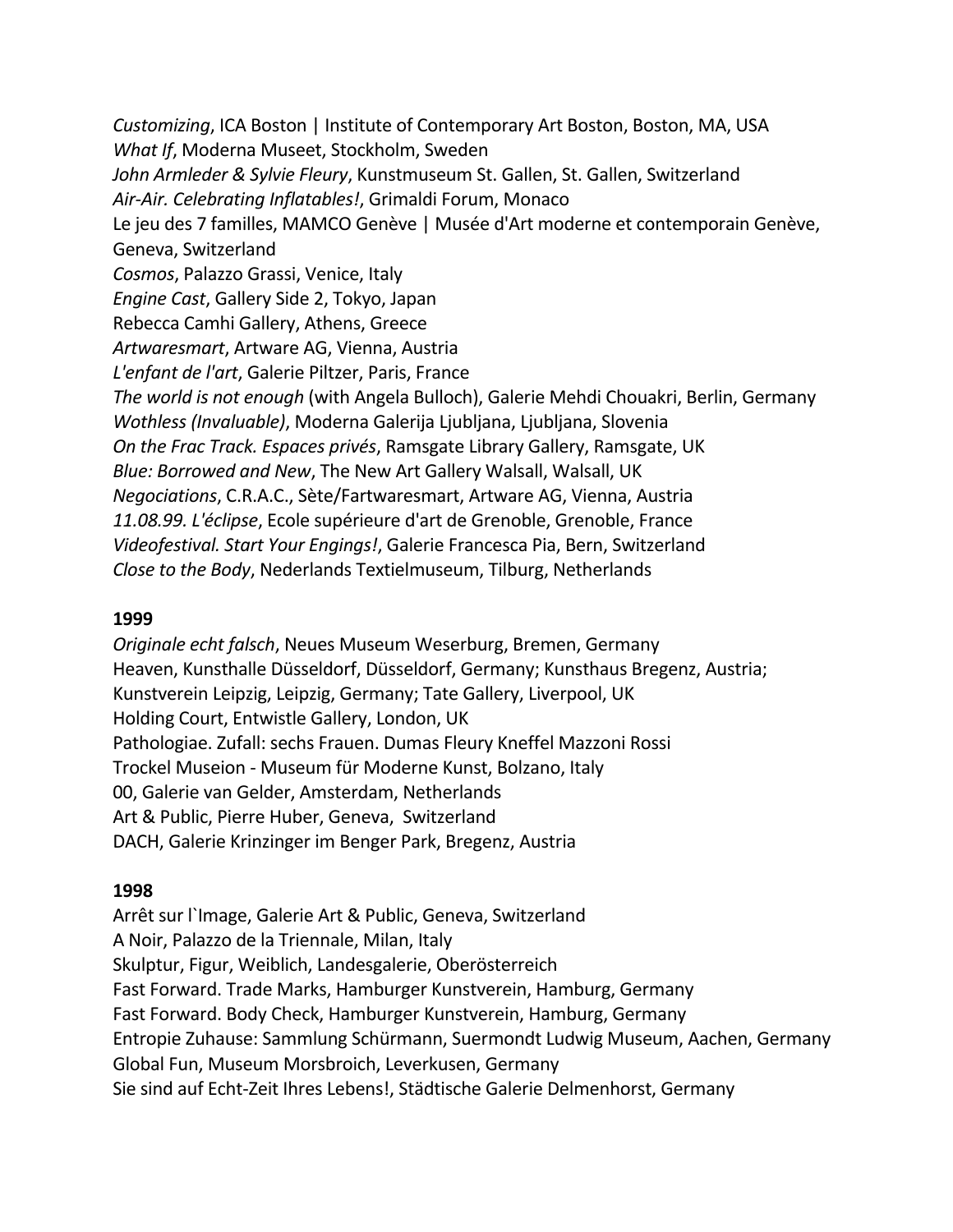Freie Sicht aufs Mittelmeer. Junge Schweizer Kunst, Kunsthaus, Zürich; Schirn Kunsthalle, Frankfurt, Germany *The Erotic Sublime*, Galerie Thaddaeus Ropac, Salzburg, Austria Malerei jenseits der Malerei, Ursula Blickle Stiftung, Kraichtal 619 KBB 75 in Berlin, mobile Ausstellung, organisiert von MOBILE'2000 dijon/le consortium.coll. tout contre l'art contemporain, Centre Georges Pompidou, Paris Auf der Spur. Kunst der 90er Jahre im Spiegel von Schweizer Sammlungen, Kunsthalle Zürich, Zürich, Switzerland Kunst und Papier auf dem Laufsteg, Deutsche Guggenheim, Berlin, Germany

### **1997**

Relazioni Pericolose, Artefiera `97, Bologna, Italy Wandstücke IV, Galerie Bob van Orsouw, Zürich, Switzerland Funfair I, Galerie Andreas Binder, Munich, Germany Fort! Da! Cooperations; Villa Merkel, Esslingen, Germany Ein Stück vom Himmel/Some Kind of Heaven, Kunsthalle Nürnberg, Nuremberg, Germany *Sous le Manteau*, Galerie Thaddeus Ropac, Paris, France *Exotik Erotik*, Galerie im Künstlerhaus Bremen \* Multiple & Multikat, Galerie Christine König, Vienna, Austria Party, Royal Academy, Brussels, Belgium *Some Kind of Heaven*, Southgallery, London; J. Hansard Gallery, Southampton, UK *Ne Dites pas Non!*, MAMCO Genève | Musée d'Art moderne et contemporain Genève, Geneva, Switzerland *Home Sweet Home*, Deichtorhallen, Hamburg, Germany Unbeschreiblich Weiblich, Kunstmuseum, Saint Gall Antlitz, Max-Gandolph-Bibliothek Ropac Gallery, Salzburg \* 504, HBK, Braunschweig \* Perspectives Romandes, Musée Harlaut, Lausanne, Switzerland Une Sélection et une Collection, Galerie de l`Ancien Collège, Châtellrault Dramatically Different, Centre National d`Art Contemporain, Grenoble, France Bonjour, Bon Echo, Centre d`Art Contemporain, FRIART, Fribourg, Switzerland *Mobile*, curated by L. Hazout, Paris, France Objectif Lune, Centre d`Art Contemporain, Neuchâtel, Switzerland Nonchalance de l`Attitude, Centre PasquArt, Bienne, Switzerland No Small Feat, Rhona Hoffmann Gallery, Chicago, IL, USA Transit, DAP/DAC, Paris, France Check-In, Museum für Gegenwartskunst, Basel, Switzerland P.O. Box, Museum für Gegenwartskunst, Basel, Switzerland Face à Face, Galerie Thaddaeus Ropac, Paris, France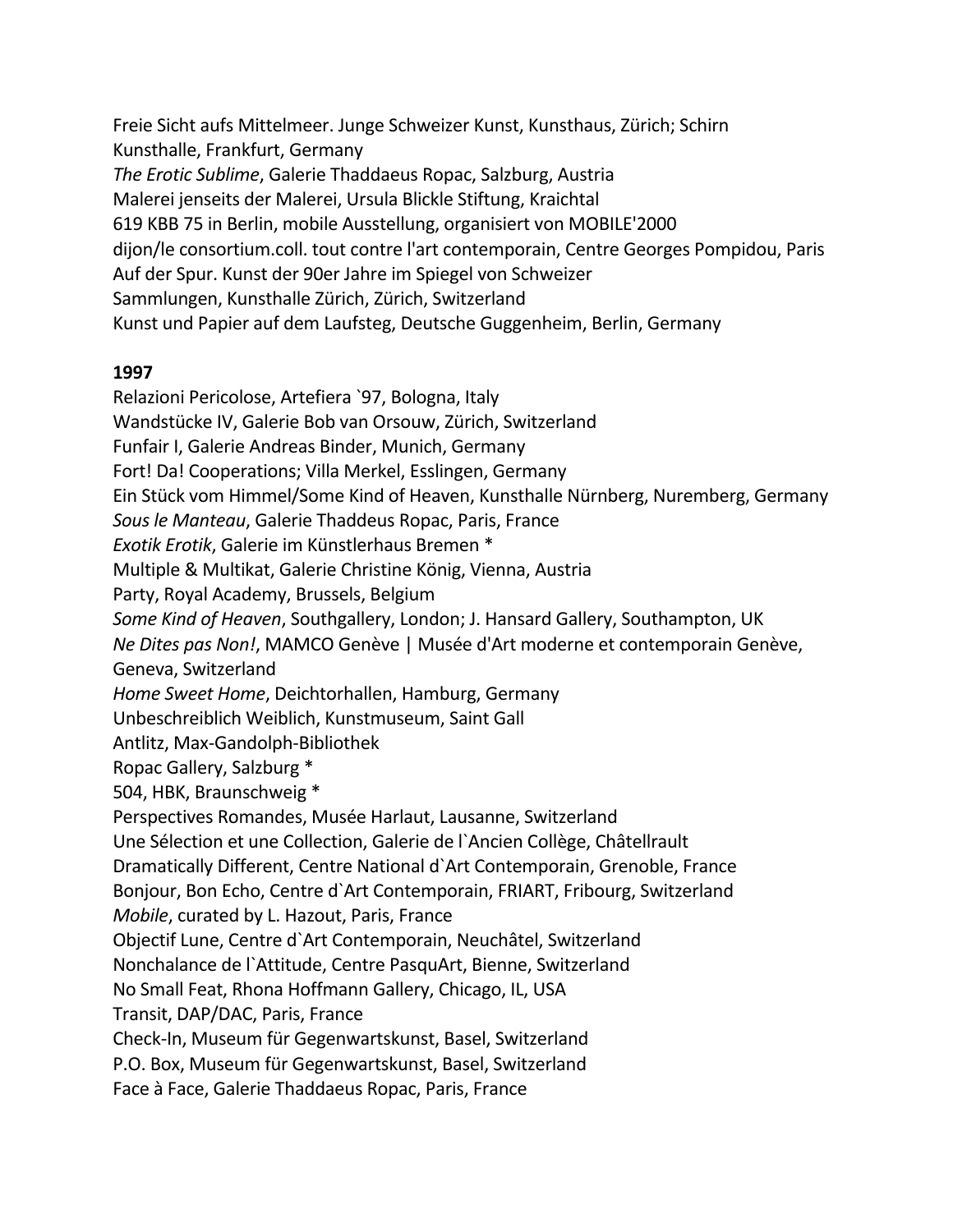*Love Hotel*, Plimsoll Gallery, University of Tasmania; Australian Center for Contemporary Art, Melbourne; Brisbane City Gallery, Brisbane; The John Curtain Gallery, Curtin University of Technology, Perth, Australia; Auckland Art Gallery, Auckland; bdv, éditions vidéo, Forde Espace d`Art Contemporain, Geneva, Switzerland Art Club Berlin, Berlin Art Fair, Berlin, Germany *Jingle Bells*, Galleria Massimo de Carlo, Milan, Italy Supastore de Luxe (no 2), Up & Co, New York, NY, USA *Post Production*, Galerie Forde, Geneva, Switzerland

### **1996**

Sylvie Fleury, Bernard Aubertin und Jean Prouve\_, Institut Français de Cologne, Cologne, Germany INTERIEUR, Galerie Menotti, Vienna, Austria *Nudo & Crudo*, Gian Ferrari Arte Contemporanea, Milan, Italy *The Unbearable Whiteness of Skiing*, Hooghuis, Arnhem, Netherlands The Soho Walk, in Soho, curated by Marc Pottier \* Wall Paintings, Centre d`Art Contemporain Le Capitou, Fréjus, France *Never Say Never*, Kunsthalle, Bern, Switzerland Once Removed, Gallery Laure Genillard, London, UK *Art at Home/Ideal Standard Life*, curated by Takayo Lida, Spiral Garden, Tokyo , Japan *5 Jahre*, Galerie am Dorfplatz, Steinen, Switzerland *Push Ups*, Athens Fine Art School, Athens, Greece Doppelt Haut, Kunsthalle zu Kiel, Kiel, Germany SOSIE, Sagacho Exhibit Space, Tokyo, Japan *Nature Morte, carte blanche à A. Schiess*, Helmhaus, Zürich, Switzerland *Exotik Erotik*, Ursula Blickle Stiftung, Kraichtal, Germany *SHOPPING*, Deitch Projects, New York, NY, USA *Electronic Undercurrents*, Statens Museum für Kunst, Copenhagen, Denmark 49F90, La Caisse, Nice, France Border-Line, The Box, Turin, Italy Le Cirque 96, Cirque d`Hiver, Paris, France Globaltechno, Passage Retz, Paris, France *Tinsel Tower - A Holiday Extravaganza*, Clocktower Gallery, New York, NY, USA Der andere Blick, Hypo-Bank, Luxemburg/Achenbach Kunsthandel, Düsseldorf, Germany Bottels, Real Castello di Verduno, Verduno, Italy Pour Laver L`Art, Ben et Youri à Jurice Laverie, Paris, France Orte des Möglichen. Weibliche Positionen in der zeitgenössischen Kunst, Achenbach Kunsthandel, Düsseldorf, Germany The World is not enough, Galerie Mehdi Chouakri, Berlin, Germany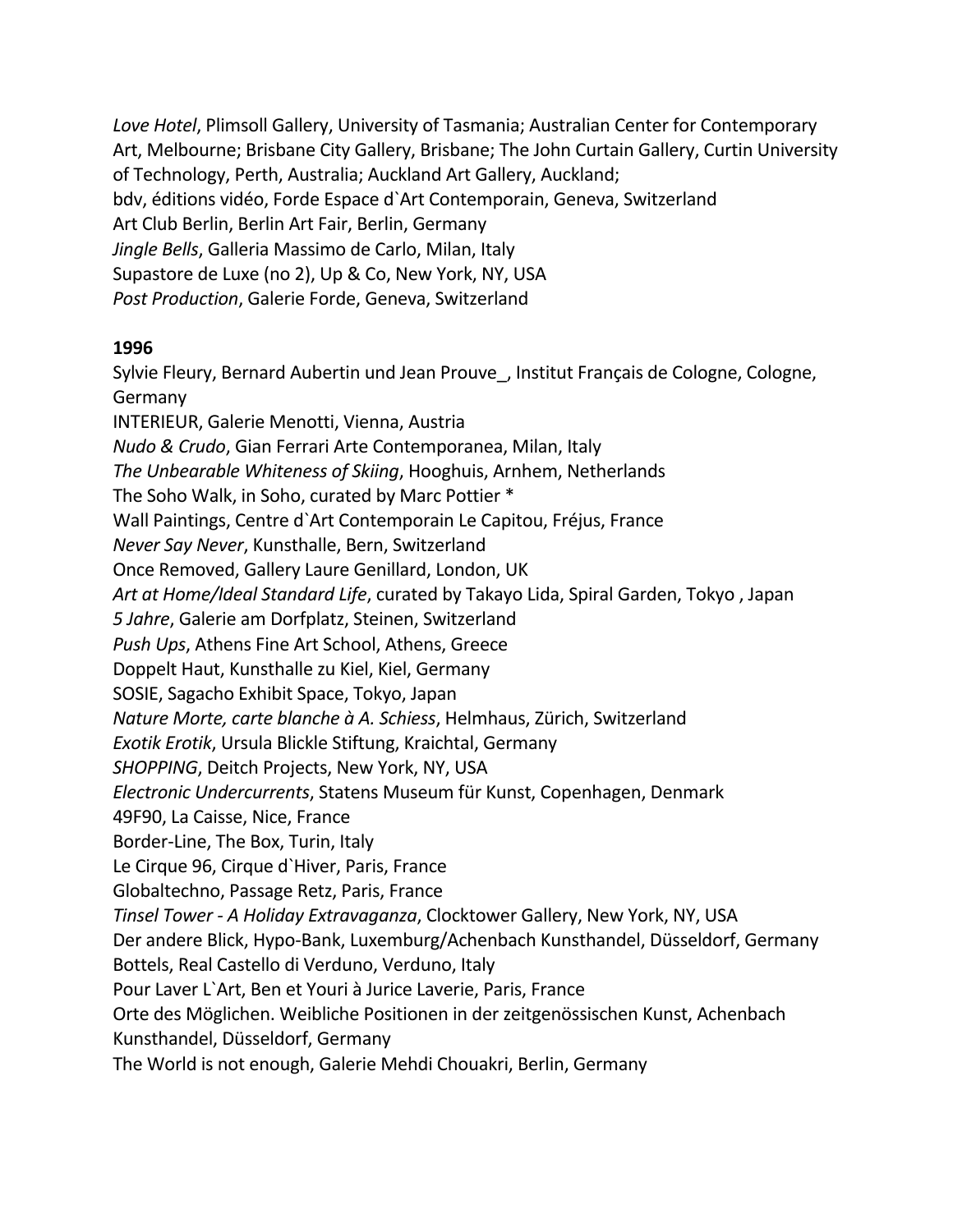La mode et lart des années 60 à aujourd hui, Palais des Beaux Arts, Brussels, Belgium FEMININ-MASCULIN - le sexe de l \_art, Centré Pompidou, Paris, France *Fetishism*, The SouthBank Centre, London, UK (still-life portrait landscape), Bravin Post Lee, New York, NY, USA *Beyond Switzerland*, Hong Kong Museum of Art, Hong Kong TOYS, curated by Documents, Galerie Jousse-Seguin, Paris, France A Personal Choice, Galleria del Capricorno, Venice, Italy *Country Code*, Bravin Post Lee, New York, NY, USA Entrée en Matière, ECAL, Lausanne, Switzerland MACT, Musée d`Art Contemporain de Thônex, Thônex, Switzerland Comp i Box, Galerie van Gelder, Amsterdam, Netherlands Supastore, curated by S. Staton, Middlesbrough Art Gallery Pittura Immedia, Neue Galerie am Landesmuseum, Graz, Austria *Pièce - Meublés*, curated by Bob Nickas, Galerie Jousse-Seguin, Paris, France ART & CARRY, Munich, Hamburg, curated by Avant Garde *I Confess*, Nikolaj Contemporary Art Center, Copenhagen, Denmark Art en Plein Air, Môtiers, Switzerland Mannsbilder, Galerie Martin Krebs, Bern, Switzerland Opname, Ignatiusziekenhuis, Breda, Netherlands *Guys and Dolls*, Postmasters, New York, NY, USA Mélange d \_août, Laure Genillard Gallery, London, UK *Shopping*, CAPC musée d'art contemporain de Bordeaux, Bordeaux, France *Fashion & Art*, Palais de Beaux-Arts, Brussels, Belgium *On Beauty*, curated by Dan Cameron, Moscow, Russia *Wall Paintings*, Lothringerstrasse, Munich, Germany *STERO TIP*, Soros Center for Contemporary Arts, Ljubljiana, Slovenia Un Monde chez Soi, (video), Saint Gervais, Geneva, Switzerland Manufactured, Galerie Tanit, Munich, Germany *Collectionnons!*, Galerie Art & Public, Geneva, Switzerland *Photocollages*, Le Consortium, Dijon, France Tekeningen en Tekeningen, Galerie van Gelder, Amsterdam, Netherlands Au rendez-vous des amis, collection A. L`H., MAMCO Genève | Musée d'Art moderne et contemporain Genève, Geneva, Switzerland Der Zweite Blick: Manipulation und mediale Wirklichkeit in der Fotokunst, Haus der Kunst, Munich/Galerie Bärbel Grässlin, Frankfurt \* Snow Job, Galerie Forde, Geneva, Switzerland Chefs-d`Oeuvre, Galerie The Box, Turin, Italy *Radikale Malerei aus Ostschweizer Privatbesitz*, Kunstmuseum, St. Gallen, Switzerland X/Y, (video), Mnam, Centre Georges Pompidou, Paris, France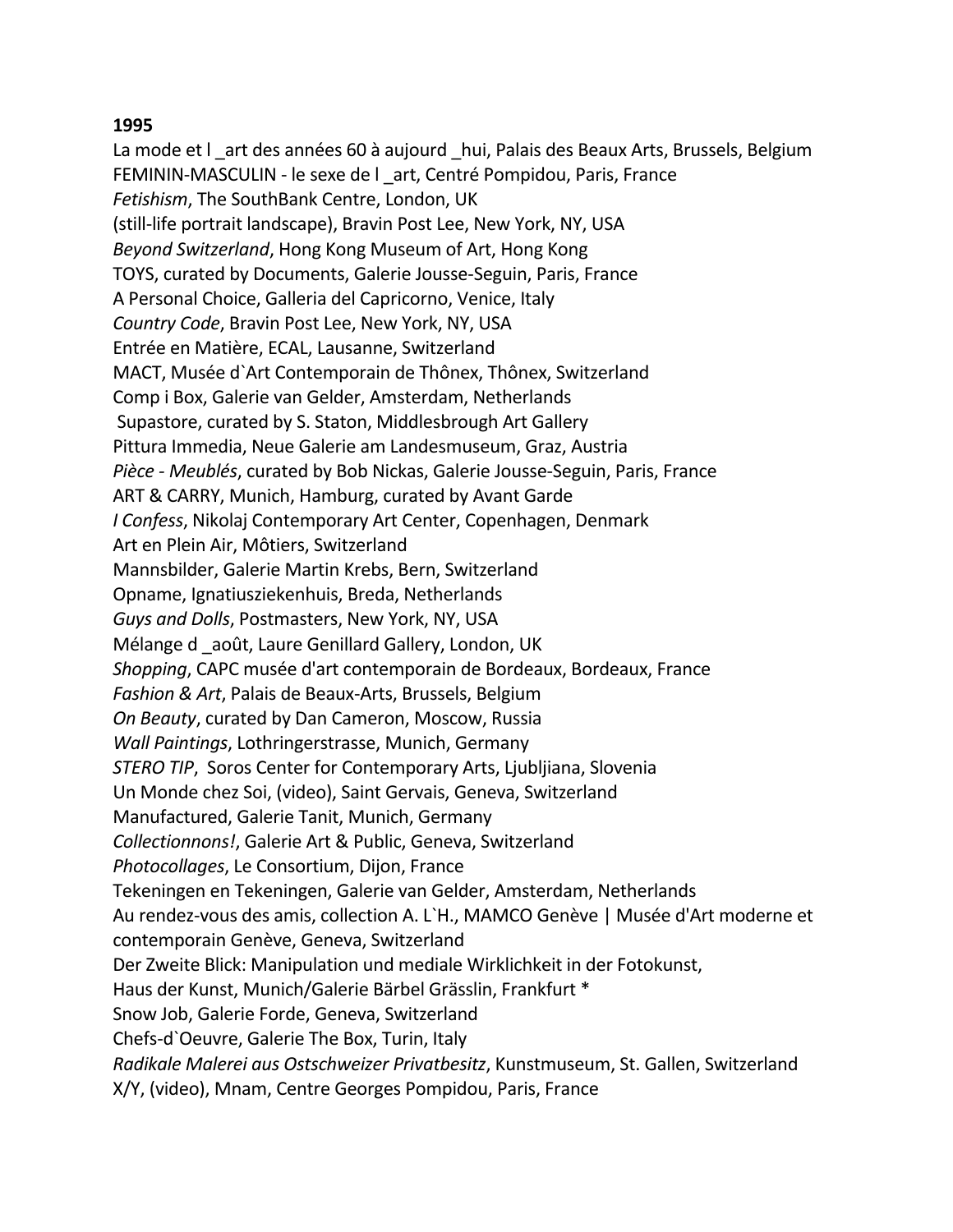*Negen Kanten*, Galerie van Gelder, Amsterdam, Netherlands

### **1994**

*Bad Girls West*, UCLA Wight Art Gallery, Los Angeles, CA, USA *Punishment and Decoration*, Galerie Hohental und Bergen, Cologne, Germany *Photos d \_Artistes*, Galerie Gilbert Brownstone, Paris, France Playoff, Art & Public Genève (mit/with N. Hirakawa, A. Lambert, C. Marclay, C. Nanney, S.Samore) *Dialogue with the Other*, Kunsthallen Brandts, Odense, Denmark *East of Eden*, Museum Schloss Mosigkau, Dessau, Germany Ars Lux, curated by Gianni Romano, Bologna, Italy Endstation Sehnsucht, Kunsthaus Zürich (mit/with J. Antoni, G. Orozco, R. Pettibon, U. Rondinone, J. Galan) \* AMF, Galerie van Gelder, Amsterdam, Netherlands Sylvie Fleury - John Armleder, Kunsthalle Palazzo, Liestal \* Net. Nothing but contents, Museum für Gestaltung, Basel, Switzerland *Mechanical Reproduction*, Associated Publishers, Amsterdam, Netherlands *Virtual Reality*, 1st Australian Biennial, National Gallery of Australia, Canberra, Australia De Logé`s, Galerie van Gelder, Amsterdam, Netherlands Cocido y Crudo, curated by Dan Cameron, Museo Nacional Centro de Arte Reina Sofia, Madrid, Spain Europa 94, Junge Europäische Kunst in München, Siemens Kultur Programme L \_Objet: La Peau des Choses, Villa du Parc, Annemasse Sosie, Hervé Mikaeloff, Paris, France *Adieu, les frontières!*, Art & Public c/o Bob von Orsouw, Zürich, Switzerland *Supastore boutique...*, Laure Genillard Gallery, London, UK La conscience intellectuelle de l Art, Galerie d Eendt, Amsterdam, Netherlands Gepaste Kleding Gewenst, Orangerie, Rotterdam, Netherlands 100 Umkleidekabinen, Bad zur Sonne, Steirischer Herbst, Graz, Austria Das Jahrhundert des Multiple, Deichtorhallen, Hamburg, Germany Nordstern Kunstsammlung, Neuerwerbungen 1994, Transart Exhibitions, Cologne, Germany 4 Conceptual Artists, Galeria Ponte Pietra, Verona, Italy Perpetuum Mobile, X Biennale d'Arte Contemporanea, San Martino di Lupari ACCUMULAZIONE, Galerie Marco Noire, San Sebastiano *Winterschlussverkauf*, Galerie 5020, Salzburg, Austria VRYOUM, Galerie Pierre Nouvion, Monaco IN VIVO, Geneva, Switzerland Laurent Bourse Fédérale, Musée d Art et d Histoire, Neuchâtel, Switzerland Merry go Round, Schedhalle, Zürich, Switzerland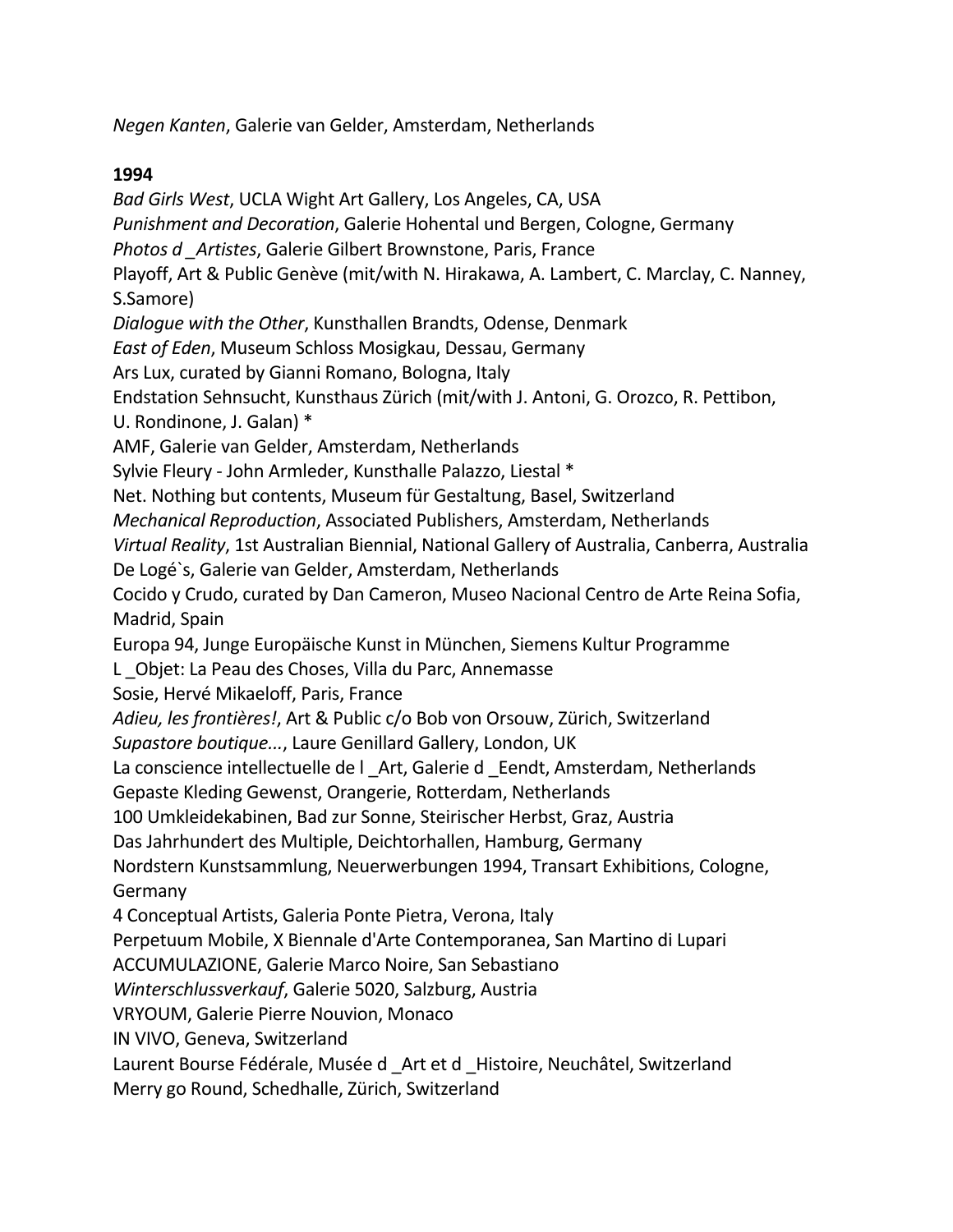Drawings & Drawings, Galerie van Gelder, Amsterdam, Netherlands AMF, MAMCO Genève | Musée d'Art moderne et contemporain Genève, Geneva, Switzerland

Red Windows, windows at Barneys, benefit-auction

Hellraiser, Antico Convento delle Agostiniane, Monte Carasso, Switzerland

### **1993**

Bourse Fédérale, Kunsmuseum, St. Gallen, Switzerland J. Armleder, S. Fleury, O. Mosset, John Gibson Gallery, New York, NY, USA The Art of Survival/Baby Doll Saloon (mit/with Angela Bulloch), Laure Genillard Gallery, London, UK Hellbound, Centre d \_Art Contemporain, Martigny Post Human, Deichtorhallen, Hamburg/D'Este Foundation for Contemporary Art, Athens, Greece Museo d'Arte Contemporanea, Castello di Rivoli, Turin, Italy Prospekt \_93, Schirnhalle/Kunstverein, Frankfurt, Germany Anina Nosei Gallery, New York, NY, USA *Invisible Touch*, Galerie Martina Detterer, Frankfurt, Germany Galerie Tanit, Munich, Germany Fall From Fashion, Aldrich Museum of Contemporary Art, Ridgefield, CT, USA Serial, Michelle Nicole Gallery, Zürich, Switzerland Aperto \_93, The Biennale, Venice, Italy Ecart, Galerie Susanna Kulli, St. Gallen, Switzerland The Nineties, John Gibson Gallery, New York, NY, USA Needlepoint, Embroidery, Macrame and Crochet, Postmasters Gallery, New York, NY, USA Edities & Unica, Galerie van Gelder, Amsterdam, Netherlands AMF, Galerie am Dorfplatz, Stans Manifesto, Galerie Hohenthal und Bergen, Munich, Germany O. Mosset & S. Fleury - Editions Multiples, Entrepôts Laydet, Paris, France Restaurant, Restaurant La Bocca, curated by M. Jancou S. Fleury - T. Merrick - U. Meister, Galleria M. Minini, Brescia, Italy The Ebb Tide Shell Gathering, Centre d \_Art Contemporain, Martigny, Switzerland Rowles Studio, Hudson, New York, NY, USA *The Figure as Fiction*, Contemporary Arts Center, Cincinnati, OH, USA *Good*, Associated Publishers, Amsterdam, Netherlands *Reconsidered Images*, Galerie van Gelder, Amsterdam, Netherlands Audience 0,01, Veravitagioia, curated by H. Kontova, Napoli/Trevi Flash Art Museum, Trevi *Self Winding Show*, AAD Noriko Umemiya Gallery, Tokyo, Japan *Polaroids d'Artistes*, Galerie Martina Detterer, Frankfurt, Germany; Galerie Jousse-Seguin, Paris, France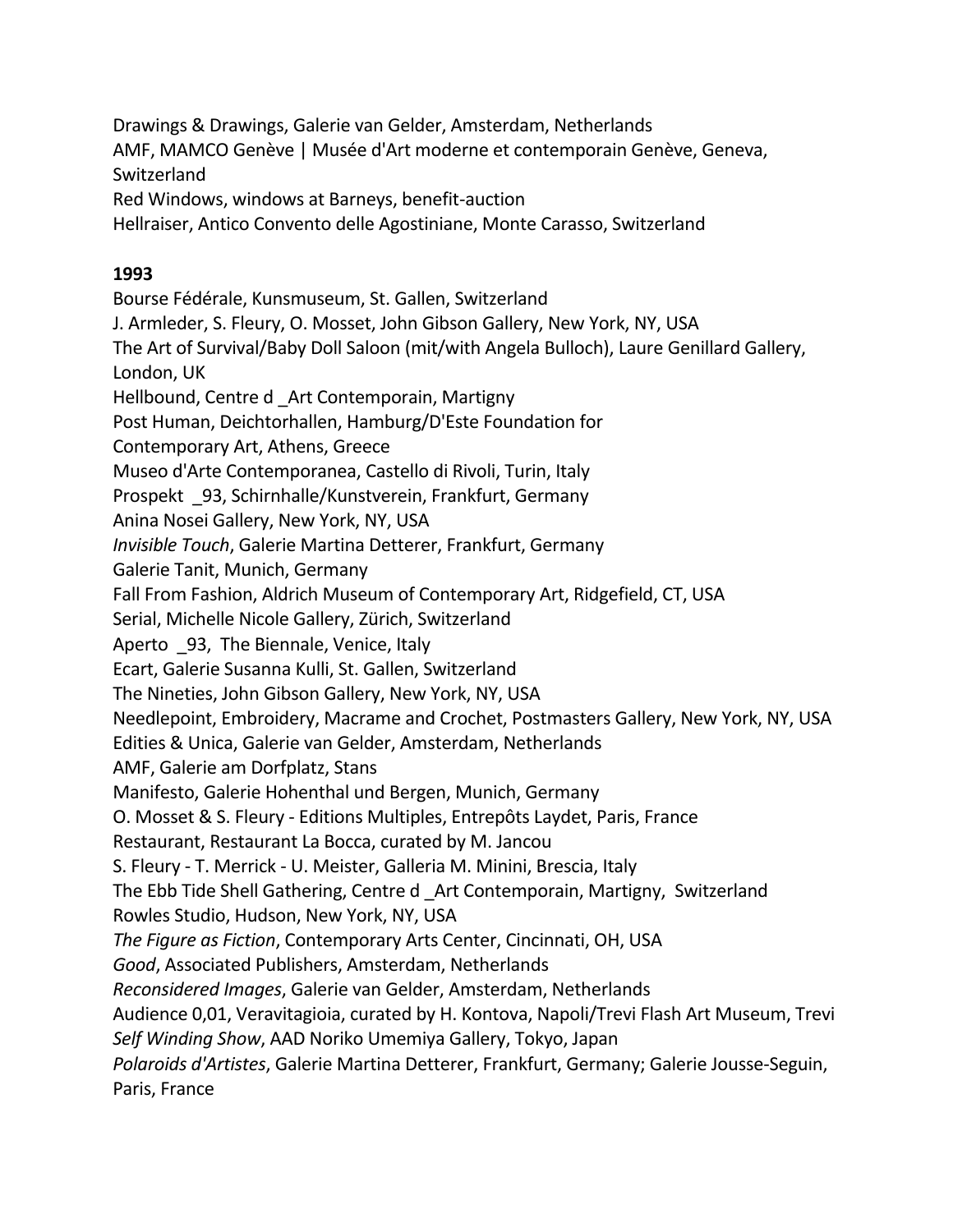Avant le Bip, commissaire Jérome Sans, Bourse Fédérale, Centre Pasquart, Kunsthaus Biel, Biel, Switzerland

### **1992**

Galerie Gilbert Brownstone, Paris, France *Insignificant*, Office Space, New York, NY, USA *Miniatures*, Reflex Gallery, Amsterdam, Netherlands *Posthuman*, Centre D'Art Moderne Poully - Foundation Asher Edelmann/ Deichtorhallen, Hamburg, Germany *Theoretical Yours*, Chiesa di San Lorenzo, Aosta, Italy *Tattoo*, Galerie Urbi & Orbi, Paris, France Fleury, Boetti, Hirschhorn, Hanimann, Shedhalle, Zürich, Switzerland *Small, Medium, Large, Life Size*, Museo d`Arte Contemporanea, Prato, Italy *Autoerotic Object*, Hunter College, New York, NY, USA *Art Meets Ads*, Kunsthalle, Düsseldorf, Germany *The Chanel Show*, Stux Gallery, New York, NY, USA *7 Rooms - 7 Shows*, P.S.1, New York, NY, USA *Collection since 1988*, Museo d \_Arte Contemporanea, Prato, Italy J. Armleder, S. Fleury, O. Mosset, Maison des Jeunes, Neuchâtel Galerie *De Rodin à Serra*, Chalet Saqqarâh, Gstaad, Switzerland *Stones of Power*, Galerie van Gelder, Amsterdam, Netherlands *Associated Publishers*, Amsterdam, Netherlands Under Thirty, Galerie Metropol, Vienna, Austria Galerie Tanit, Munich, Germany *More Songs about Buildings and Food*, Centre d'Art Contemporain de Martigny, Martigny, Switzerland *Onto the Lapse, or, Videos and an Installation in an Empty Livingroom*, 1901 Gallery, Santa Monica, CA, USA *Manifesto*, Galerie Daniel Buchholz, Cologne, Germany; Castello di Rivoli, Turin, Italy *10 Steps*, Muranushi Lederman Gallery, New York, NY, USA

# **1991**

*Escart*, Galerie van Gelder, Amsterdam, Netherlands Fondation Deutsch, Belmont/Lausanne Home for Contemporary Theatre and Art, New York, NY, USA *No Mans Time*, Villa Arson, Nice, France Terrain, San Francisco, CA, USA *Plastic Fantastic Lover*, Galerie Blum Helman, New York, NY, USA *Objets Trouvées d`Artistes*, Galerie du Jour, Paris, France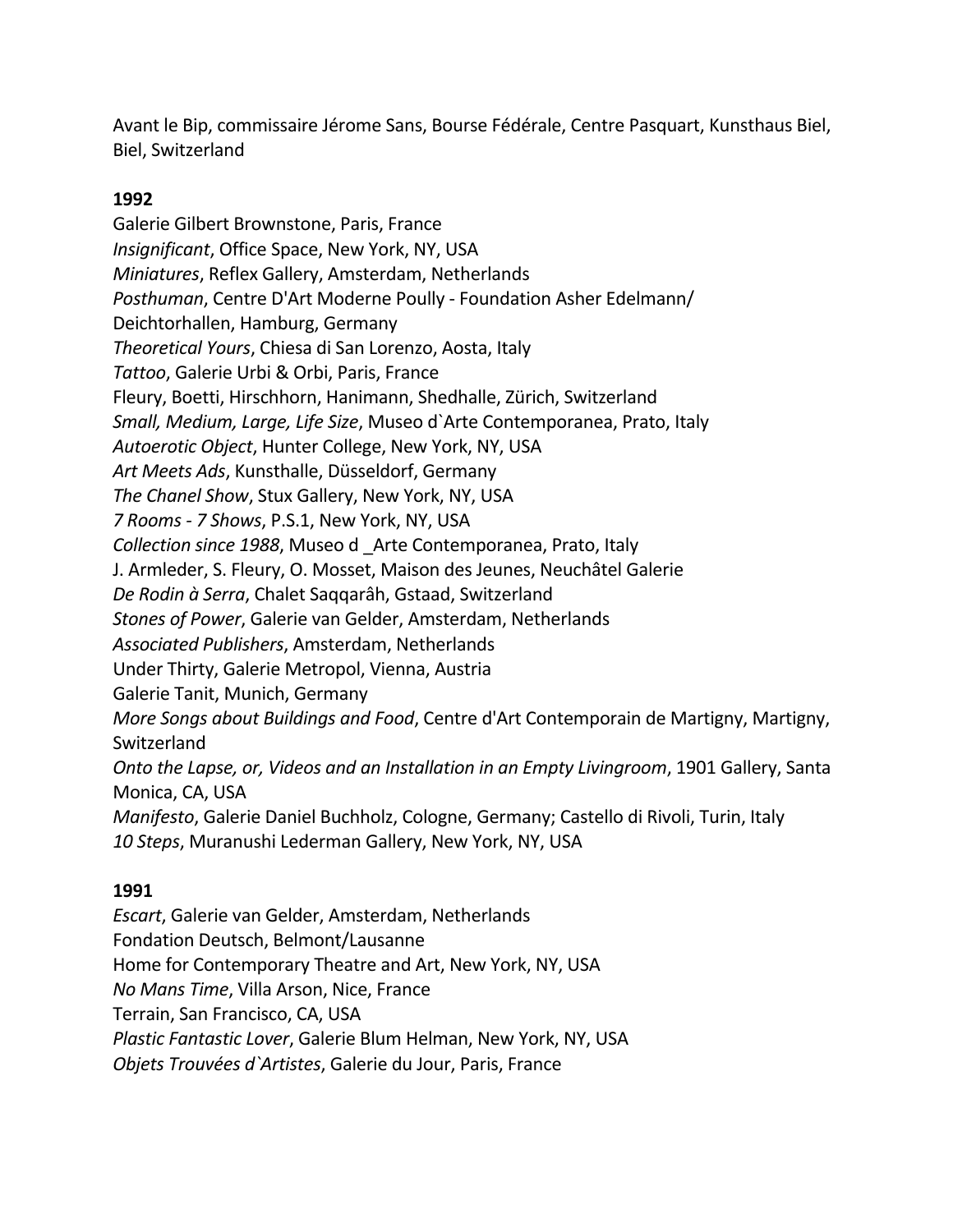AMF, Galerie Rivolta, Lausanne, Switzerland

# Public & Private Collections

### **Australia**

National Gallery of Australia, Canberra

#### **Austria**

Museum der Moderne, Salzburg Mozarteum, Salzburg, City of Salzburg Collection Swarowski Collection, Innsbruck

#### **France**

CAPC Musée d'Art Contemporain, Bordeaux Centre Pompidou, Paris Centre Pompidou-Metz, Metz Le Consortium, Dijon FRAC Nord-Pas de Calais, Dunkirk AXA Art Collection

### **Germany**

Berlin Art City Collection, Berlin Daimler Art Collection, Berlin Olbricht Collection, Berlin ZKM, Karlsruhe

### **Italy**

Centro per l'arte contemporanea Luigi Pecci, Prato

### **Korea**

Anyang City Art Project Collection, Anyang Gimpo Sculpture Park, Seoul Hyundai Gallery Collection

#### **New Zealand**

Govett-Brewster Contemporary Art Gallery, New Plymouth

### **Spain**